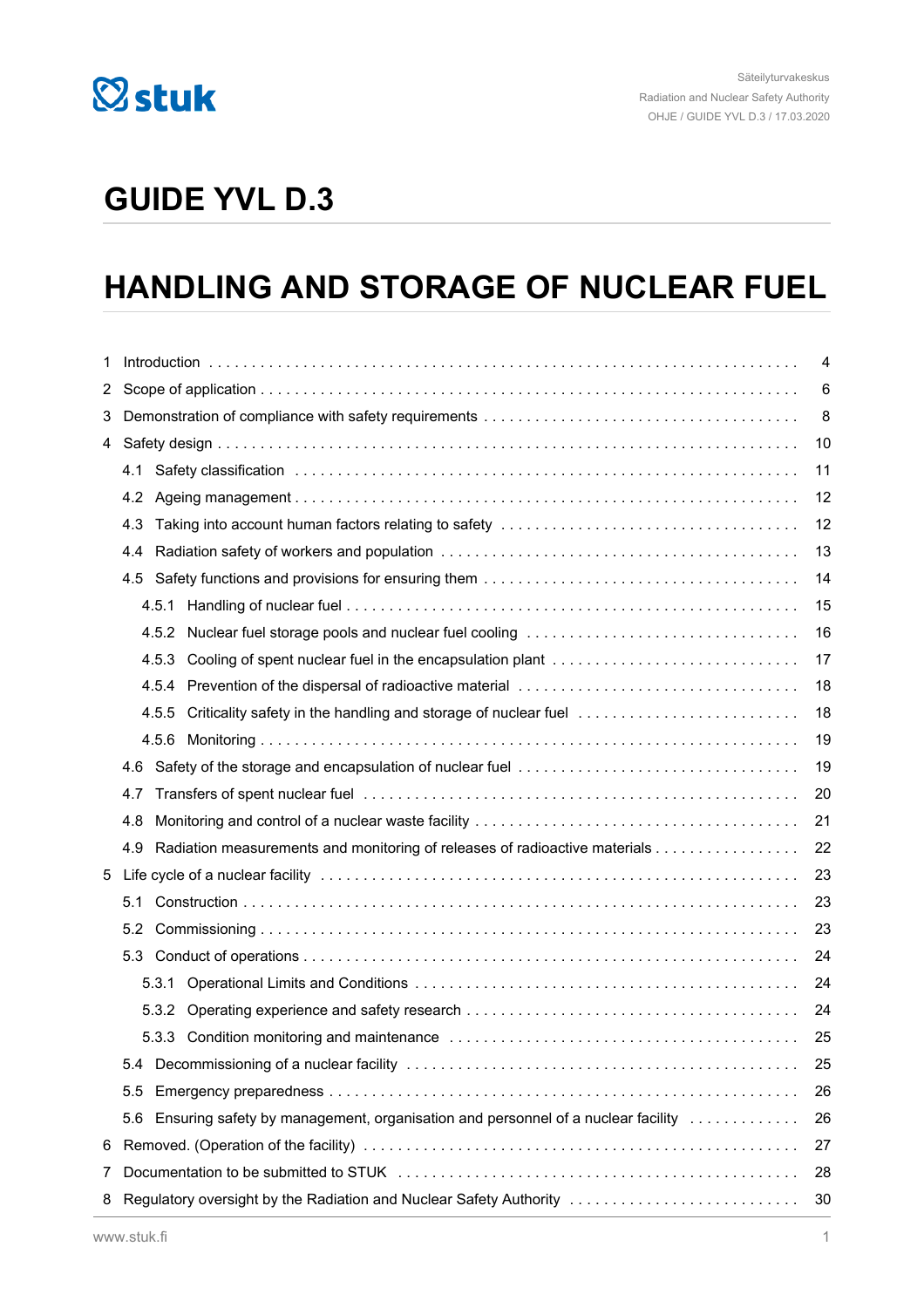

| 9 R |  |  |  |
|-----|--|--|--|
|-----|--|--|--|

Definitions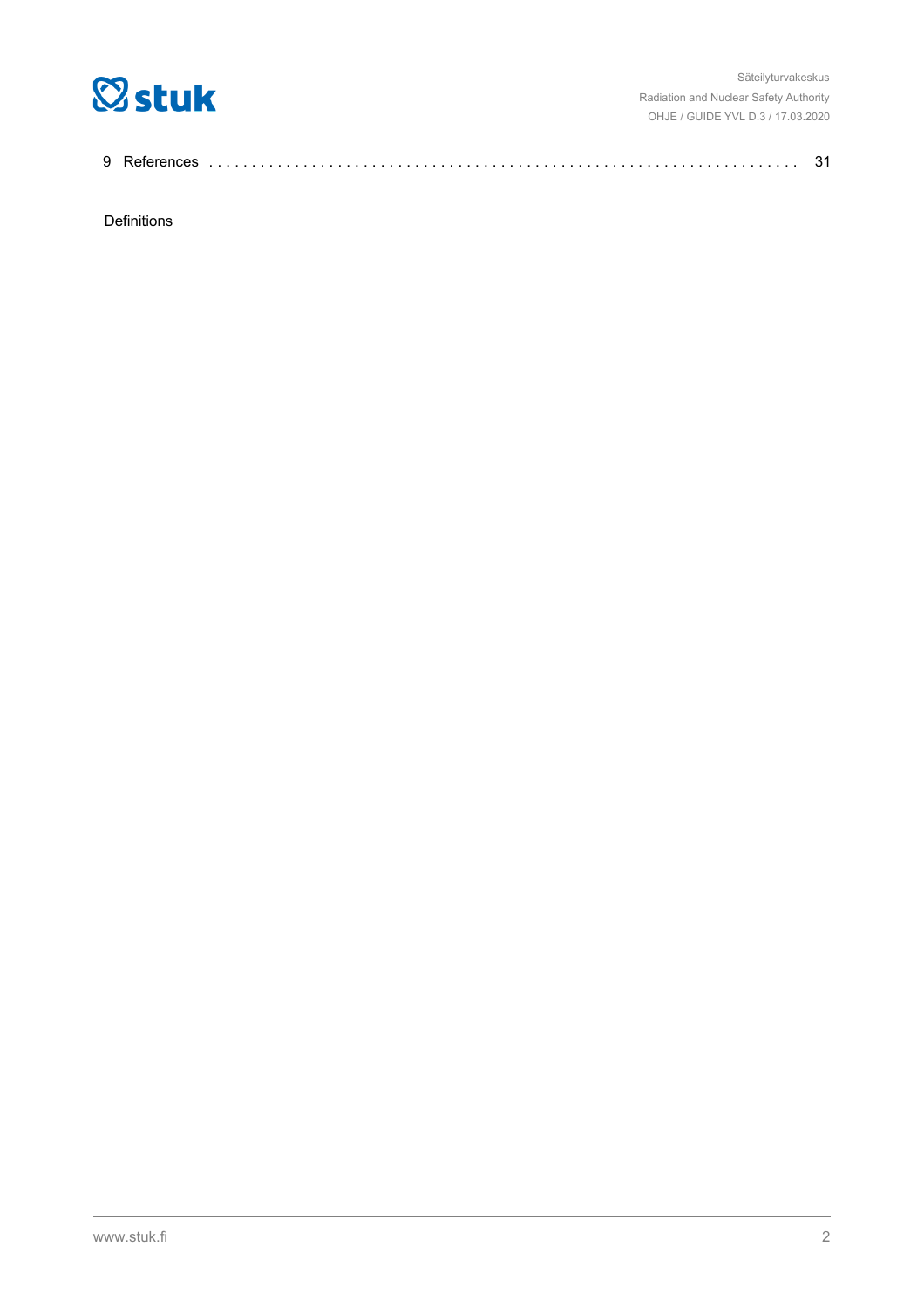

# **Authorisation**

According to Section 7 r of the Nuclear Energy Act (990/1987), *the Radiation and Nuclear Safety Authority (STUK) shall specify detailed safety requirements for the implementation of the safety level in accordance with the Nuclear Energy Act.*

# **Rules for application**

The publication of a YVL Guide shall not, as such, alter any previous decisions made by STUK. After having heard the parties concerned STUK will issue a separate decision as to how a new or revised YVL Guide is to be applied to operating nuclear facilities or those under construction, and to licensees' operational activities. The Guide shall apply as it stands to new nuclear facilities.

When considering how the new safety requirements presented in the YVL Guides shall be applied to the operating nuclear facilities, or to those under construction, STUK will take due account of the principles laid down in Section 7 a of the Nuclear Energy Act (990/1987): *The safety of nuclear energy use shall be maintained at as high a level as practically possible. For the further development of safety, measures shall be implemented that can be considered justified considering operating experience, safety research and advances in science and technology.*

According to Section 7 r(3) of the Nuclear Energy Act, *the safety requirements of the Radiation and Nuclear Safety Authority (STUK) are binding on the licensee, while preserving the licensee's right to propose an alternative procedure or solution to that provided for in the regulations. If the licensee can convincingly demonstrate that the proposed procedure or solution will implement safety standards in accordance with this Act, the Radiation and Nuclear Safety Authority (STUK) may approve a procedure or solution by which the safety level set forth is achieved.*

With regard to new nuclear facilities, this Guide shall apply as of 1 April 2020 until further notice. With regard to operating nuclear facilities and those under construction, this Guide shall be enforced through a separate decision to be taken by STUK. This Guide replaces Guide YVL D.3 (15.11.2013).

Translation. Original text in Finnish.

# **STUK • SÄTEILYTURVAKESKUS STRÅLSÄKERHETSCENTRALEN RADIATION AND NUCLEAR SAFETY AUTHORITY** Osoite / Address • Laippatie 4, 00880 Helsinki Postiosoite / Postal address • PL / P.O.Box 14, FI-00811 Helsinki, FINLAND Puh. / Tel. (09) 759 881, +358 9 759 881 • Fax (09) 759 88 500, +358 9 759 88 500 • www.stuk.fi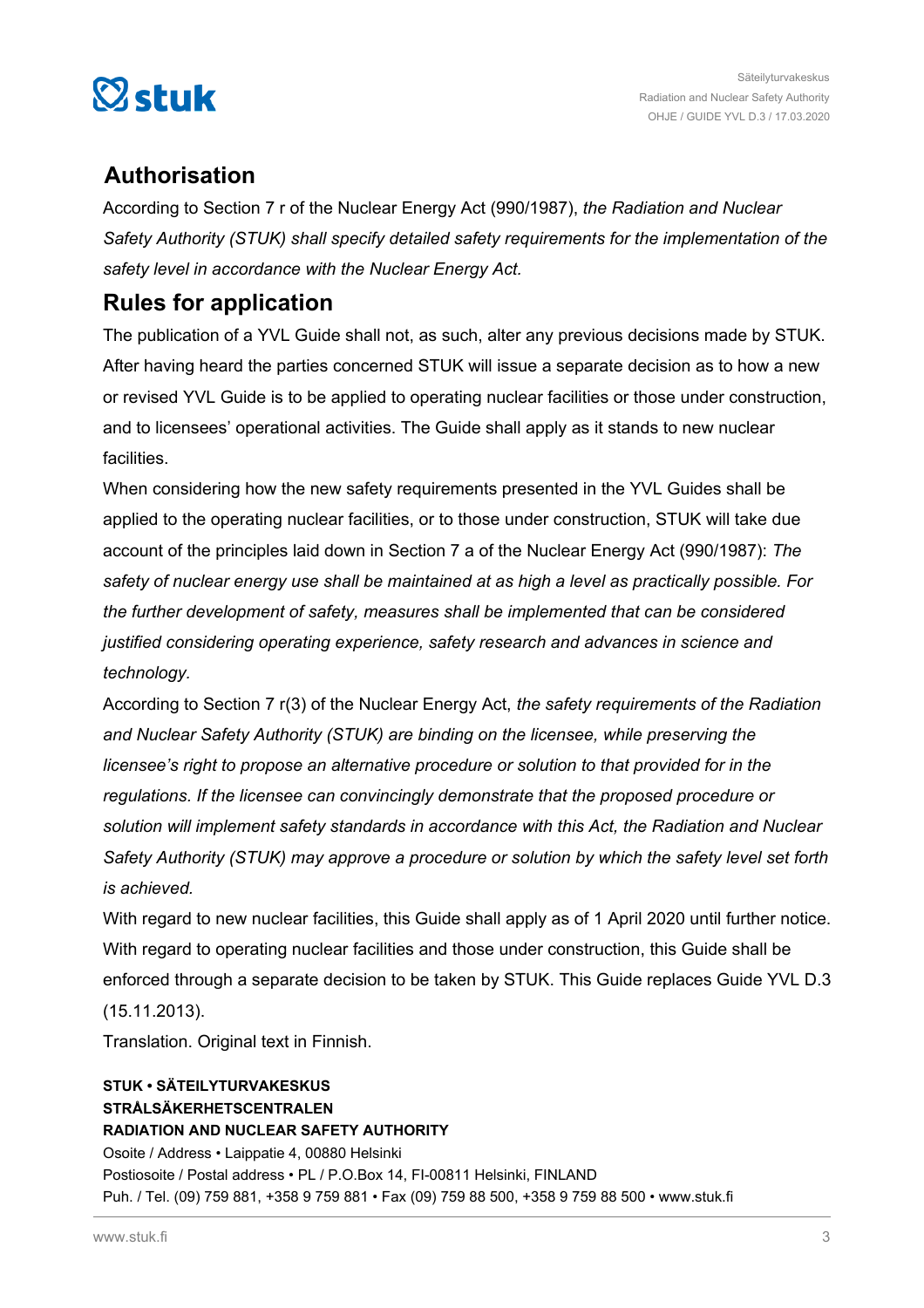<span id="page-3-0"></span>

# **1 Introduction**

101. Spent nuclear fuel assemblies removed from a nuclear reactor are highly radioactive, and they generate heat and contain nuclear materials and fission products. The safe handling and storage of nuclear fuel assemblies requires in particular that the integrity of the assemblies and the leak-tightness of the nuclear fuel rods is ensured, that any leaking nuclear fuel assemblies are isolated, that effective radiation protection arrangements are applied, that the nuclear fuel is appropriately cooled, and that the formation of critical nuclear fuel configurations are prevented. The latter safety objective, in particular, also pertains to the storage of fresh nuclear fuel. **[**2020-03-17 **]**

102. At nuclear power plants, spent nuclear fuel is initially kept in a water-filled storage pool inside the reactor building, from which it is moved inside a transfer cask into a separate interim storage facility for spent nuclear fuel. **[**2013-11-15 **]**

103. Section 6 a of the Nuclear Energy Act (990/1987) [1] stipulates that *nuclear waste generated in connection with or as a result of use of nuclear energy in Finland shall be handled, stored and permanently disposed of in Finland.* Based on Section 7 q of the Nuclear Energy Act the Radiation and Nuclear Safety Authority shall issue further regulations on technical details. According to Section 16 of the Regulation STUK Y/4/2018 [7] nuclear waste shall be packed considering operational safety and long-term safety. The Regulations STUK Y/1/2018 [4] and STUK Y/4/2018 set out requirements concerning handling, packing and storing of spent nuclear fuel and facilities performing these functions. **[**2020-03-17 **]**

104. This Guide addresses the facilities and functions referred to in paragraphs 102 and 103 and the storage of fresh nuclear fuel. The requirements in chapters 3 and 4 of the Guide apply to the demonstration of safety and the design of the handling and storage facilities for spent nuclear fuel, the requirements in the chapter 5 apply to the stages in the life cycle of the handling and storage facilities for spent nuclear fuel, and the requirements in the chapters 7 and 8 apply to the documents to be submitted to and the regulatory control exercised by STUK. The requirements are applicable to both fresh and spent nuclear fuel. **[**2020-03-17 **]**

105. The basic requirements concerning the safe use of nuclear energy are set out in the Nuclear Energy Act. The general principles for radiation protection and provisions concerning radiation work are set out in the Radiation Act (859/2018) [2]. **[**2020-03-17 **]**

106. According to Section 7 h of the Nuclear Energy Act, *the nuclear facility shall have the facilities, equipment, and other arrangements required to ensure the safe handling and storage*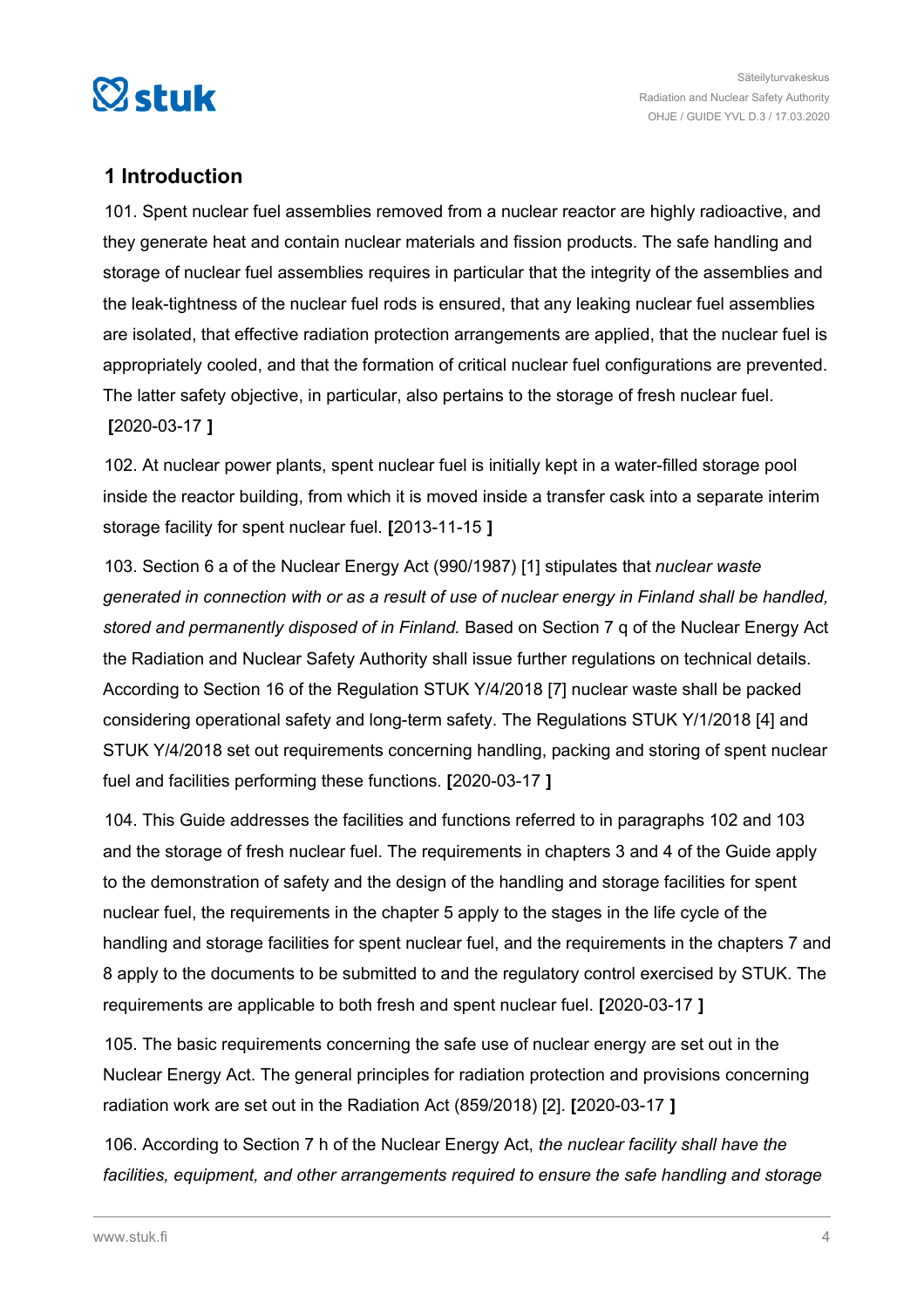

*of nuclear material required by the plant and any nuclear waste generated during operation.* According to Section 4 of the Nuclear Energy Decree (161/1988) [3], the provisions set out in nuclear energy legislation on both nuclear material and nuclear waste are applicable to spent nuclear fuel. **[**2020-03-17 **]**

107. Pursuant to the Section 7q of the Nuclear Energy Act, the Radiation and Nuclear Safety Authority shall issue further regulations on the technical details. The Radiation and Nuclear Safety Authority Regulation on the Safety of a Nuclear Power Plant (STUK Y/1/2018) shall be applied to nuclear facilities intended for the handling and storage of spent nuclear fuel that are not part of a nuclear power plant and in which the amount of spent nuclear fuel at any given time is more than 100 tonnes of uranium. The Radiation and Nuclear Safety Authority Regulation on the Safety of Disposal of Nuclear Waste (STUK Y/4/2018) applies to nuclear facilities intended for the handling and storage of spent nuclear fuel that are not part of a nuclear power plant and in which the amount of spent nuclear fuel at any given time is not more than 100 tonnes of uranium. The Radiation and Nuclear Safety Authority Regulation on the Security in the Use of Nuclear Energy (STUK Y/3/2016) [3] applies to the security arrangements implemented at nuclear facilities. The Radiation and Nuclear Safety Authority Regulation on the Emergency Arrangements of a Nuclear Power Plant (STUK Y/2/2018) [6] shall be applied to nuclear facilities as required by the danger they pose. **[**2020-03-17 **]**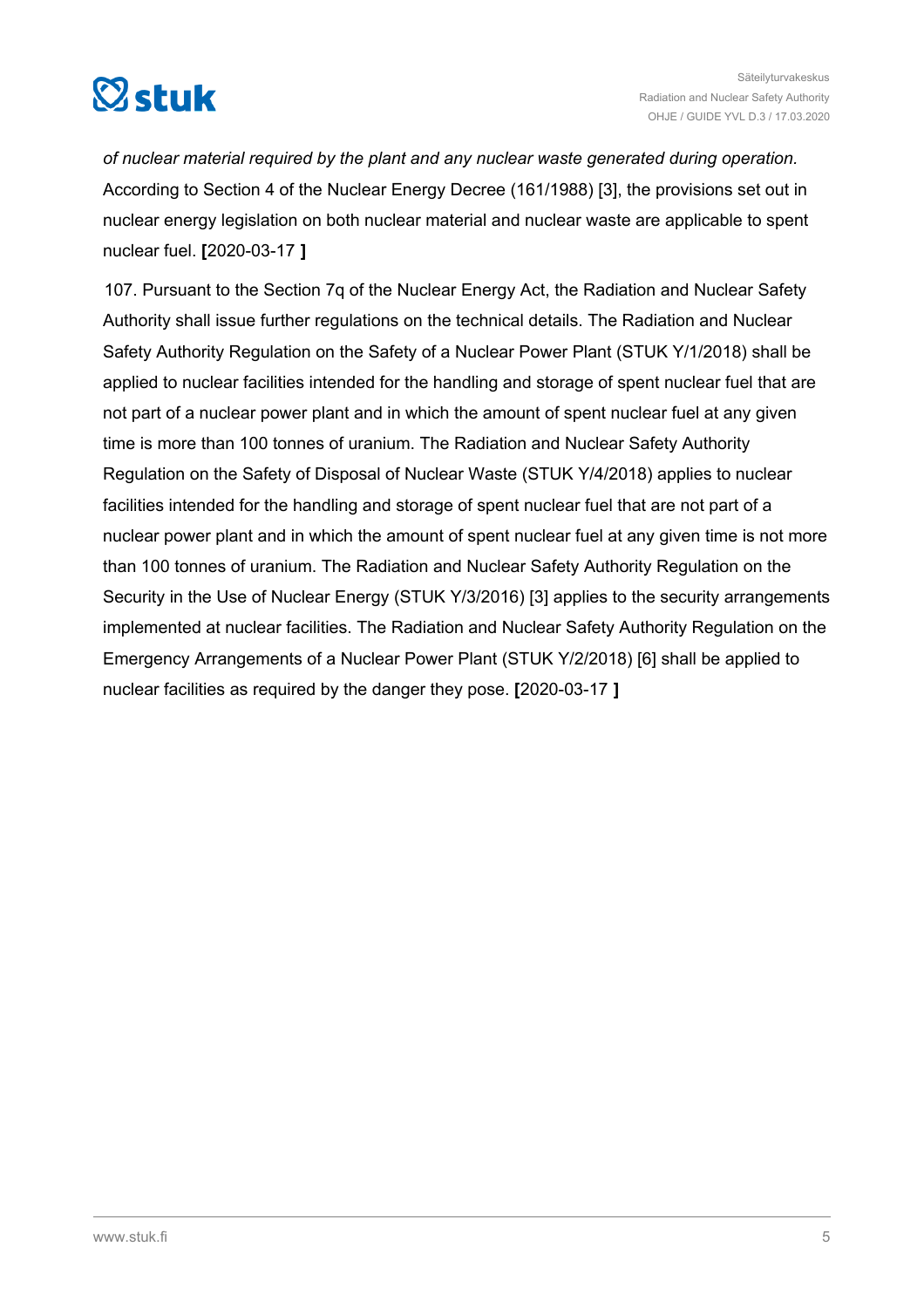<span id="page-5-0"></span>

# **2 Scope of application**

## 201. This Guide addresses

a. the following operations taking place at nuclear power plants and other nuclear facilities: the dry storage of fresh nuclear fuel, the storage of fresh and spent nuclear fuel in storage pools adjacent to a reactor, and the storage of spent nuclear fuel in separate storage facilities; b. the transfers of nuclear fuel at the plant site and power plant area and in connection with storage and encapsulation, as well as the transfers of the transfer cask and the disposal canister;

c. the transfers of nuclear fuel between plant sites when transferring spent nuclear fuel from one licensee to another;

d. the encapsulation of spent nuclear fuel for disposal, excluding the closure of the canister (making a permanent joint);

e. encapsulated nuclear fuel;

f. the planning, design, construction, use and decommissioning of the aforementioned functions and the necessary facilities and systems. **[**2020-03-17 **]**

202. This Guide shall not be applied to the transport of spent nuclear fuel via roads referred to in the Road Traffic Act (267/1981) [14]. The scope of this Guide is limited to encapsulation solutions in which nuclear fuel assemblies are, as such, inserted into disposal canisters. **[**2020-03-17 **]**

203. Removed. **[**2020-03-17 **]**

204. The designing of the measures for handling and storage of nuclear fuel shall follow the requirements set out in the Guide YVL B.1 "Safety design of a nuclear facility". **[**2020-03-17 **]**

205. Throughout the service lifetime of a nuclear facility, provisions shall also be made for nuclear safeguards as required under the Guide YVL D.1 "Regulatory control of nuclear safeguards". Transport of nuclear fuel is governed by the Guide YVL D.2 "Transport of nuclear materials and nuclear waste". The decommissioning and waste management of the nuclear facilities in the scope of the Guide YVL D.3 is subject to the Guide YVL D.4 "Predisposal management of low and intermediate level nuclear waste and decommissioning of a nuclear facility". The disposal of nuclear waste is governed by the Guide YVL D.5 "Disposal of nuclear waste", which presents the requirements for the safety of encapsulated nuclear fuel during the operating stage of the disposal facility. The requirements for the design, manufacture and permanent closure of the spent nuclear fuel canister are included in the Guide YVL D.7 "Release barriers of spent nuclear fuel disposal facility". **[**2020-03-17 **]**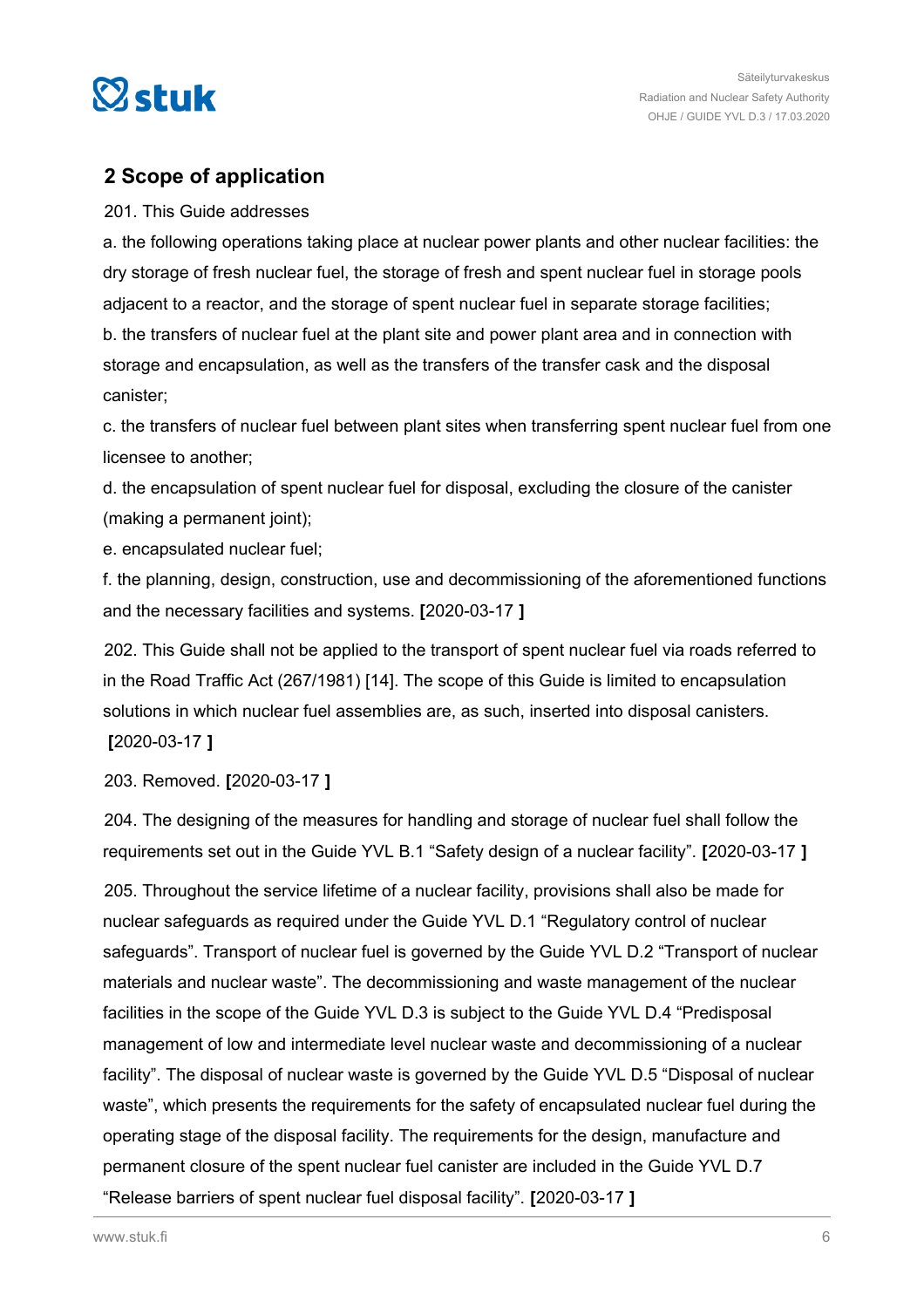

206. Several other YVL Guides issued by STUK are also applicable to the handling, storage, and encapsulation of nuclear fuel. This Guide contains references to the applicable Guides with the relevant paragraphs specified where practicable. The construction of nuclear facilities is addressed in the Guide YVL A.5 "Construction and commissioning of a nuclear facility". Nuclear security and the management of information security shall be taken into account in designing a nuclear facility. The requirements for the implementation of nuclear security are specified in the Guide YVL A.11 "Security of a nuclear facility", and the requirements for the management of information security are specified in the Guide YVL A.12 "Information security management of a nuclear facility". The requirements pertaining to the design and implementation of hoisting and transfer equipment at nuclear facilities are specified in greater detail in the Guide YVL E.11 "Hoisting and transfer equipment of a nuclear facility". **[**2020-03-17 **]**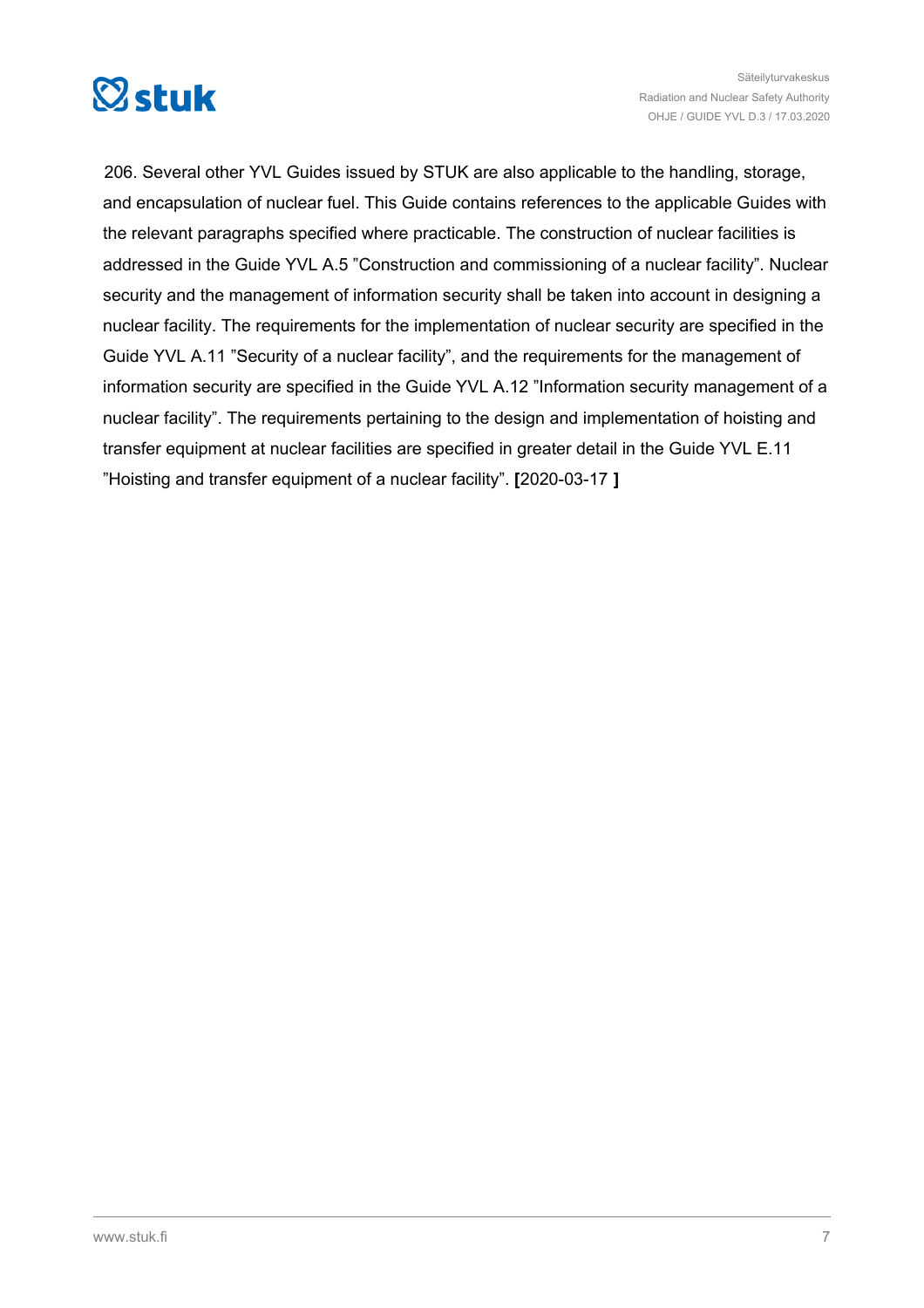<span id="page-7-0"></span>

# **3 Demonstration of compliance with safety requirements**

- 301. Removed. **[**2020-03-17 **]**
- 302. Moved to para. 454. **[**2020-03-17 **]**
- 303. Removed. **[**2020-03-17 **]**
- 304. Removed. **[**2020-03-17 **]**
- 305. Removed. **[**2020-03-17 **]**
- 306. Removed. **[**2020-03-17 **]**
- 307. Removed. **[**2020-03-17 **]**
- 308. Moved to para. 309e. **[**2020-03-17 **]**
- 309. Removed. **[**2020-03-17 **]**

309a. According to Section 7 d of the Nuclear Energy Act, *the design of a nuclear facility shall provide for the possibility of operational occurrences and accidents. The probability of an accident must be lower, the more severe the consequences of such an accident would prove for people, the environment or property.* **[**2020-03-17 **]**

309b. Section 3 of the Regulation STUK Y/1/2018 and Section 3 of the Regulation STUK Y/4/2018 include requirements for the assessment of the safety of the nuclear fuel storage facility and encapsulation plant at the construction and operating licence phases and in connection with plant modifications. According to the requirements of the regulations, the assessment of safety shall demonstrate that the nuclear facility has been designed and implemented in accordance with the safety requirements. The safety assessment shall cover the operation of the facility in accordance with the Operating Limits and Conditions as well as any anticipated operational occurrences and accident situations. **[**2020-03-17 **]**

309c. According to Section 8 of the Regulation STUK Y/4/2018, long-term safety shall be taken into account in the design of disposal. In addition, the handling and storage of nuclear fuel shall be designed and implemented with a holistic approach to take into account any dependencies between the different stages of nuclear waste management. **[**2020-03-17 **]**

309d. According to Sections 14 and 15 of the Regulation STUK Y/1/2018 and Sections 17 and 18 of the Regulation STUK Y/4/2018, the design of a nuclear facility shall take into account the events that may cause the facility's parameters to deviate from their normal values and to endanger the integrity of fuel or other propagation barriers. Such events may be caused, for example, by a component failure, a fault in the facility's operation or automatic control or an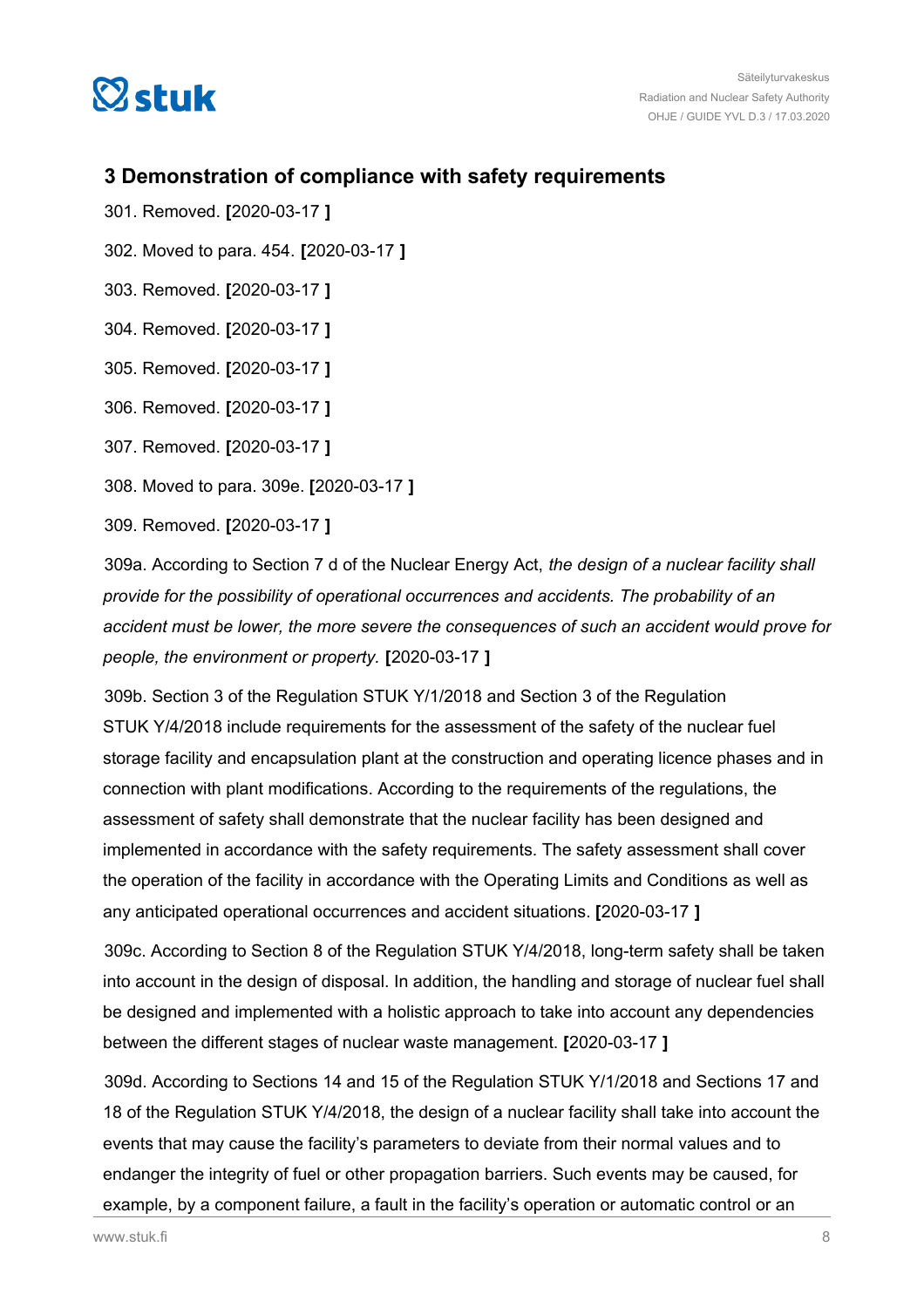

# internal or external threat. **[**2020-03-17 **]**

309e. According to Section 14(2) of the Regulation STUK Y/1/2018 and Section 17(2) of the Regulation STUK Y/4/2018, aircraft crashes shall be taken into account in the design of the spent nuclear fuel storage facility and encapsulation plant. The Guide YVL A.11 presents detailed requirements for taking aircraft crashes into acoount in the design of these facilities. **[**2020-03-17 **]**

309f. The handling and storage of nuclear fuel shall take account of requirements 423–424 of the Guide YVL B.1 "Safety design of a nuclear power plant" concerning events to be practically eliminated. Events to be practically eliminated shall be identified and analysed. **[**2020-03-17 **]**

309g. The handling and storage of nuclear fuel shall take account of requirements related to fire protection in accordance with the Guide YVL B.8 "Fire protection at a nuclear facility". **[**2020-03-17 **]**

309h. The analyses related to the behaviour of the spent nuclear fuel storage facility and encapsulation plant shall follow the requirements of the Guide YVL B.3 "Deterministic safety analyses for a nuclear power plant" in accordance with a separate application decision. **[**2020-03-17 **]**

310. The dispersion analyses of radioactive releases and the analyses of the radiation doses arising from the releases shall be conducted in compliance with the Guide YVL C.4 "Assesment of radiation doses to the public in the vicinity of a nuclear facility". **[**2020-03-17 **]**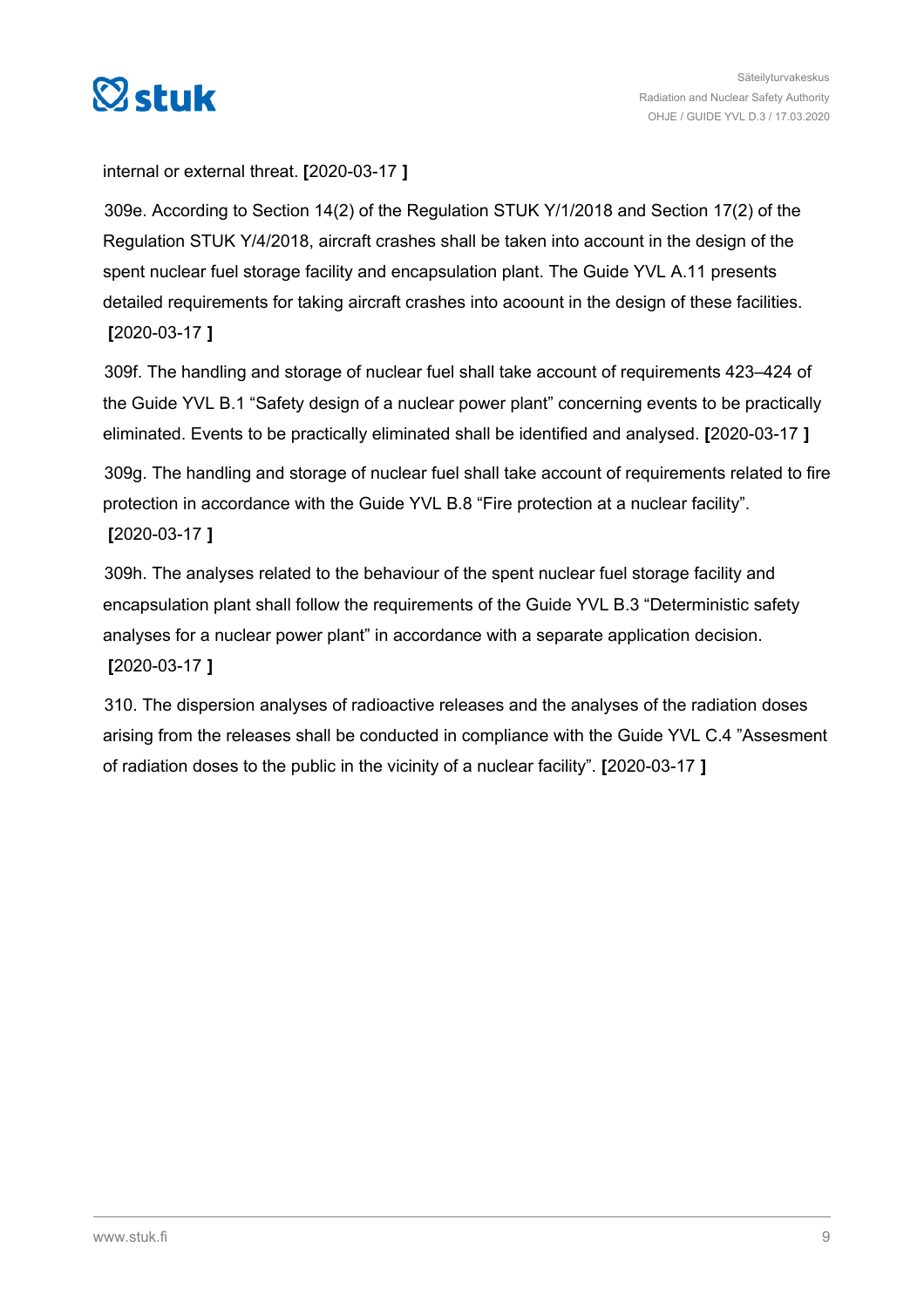<span id="page-9-0"></span>

# **4 Safety design**

- 401. Removed. **[**2020-03-17 **]**
- 402. Removed. **[**2020-03-17 **]**
- 403. Removed. **[**2020-03-17 **]**
- 404. Moved to para. 456. **[**2020-03-17 **]**
- 405. Moved to para. 455. **[**2020-03-17 **]**
- 406. Moved to para. 463. **[**2020-03-17 **]**
- 407. Removed. **[**2020-03-17 **]**
- 408. Removed. **[**2020-03-17 **]**
- 409. Removed. **[**2020-03-17 **]**
- 410. Moved to para. 467. **[**2020-03-17 **]**
- 411. Moved to para. 309f. **[**2020-03-17 **]**
- 412. Removed. **[**2020-03-17 **]**
- 413. Removed. **[**2020-03-17 **]**
- 414. Removed. **[**2020-03-17 **]**
- 415. Removed. **[**2020-03-17 **]**
- 416. Removed. **[**2020-03-17 **]**
- 417. Moved to para. 489. **[**2020-03-17 **]**
- 418. Removed. **[**2020-03-17 **]**
- 419. Removed. **[**2020-03-17 **]**
- 420. Moved to para. 470. **[**2020-03-17 **]**
- 421. Moved to para. 475. **[**2020-03-17 **]**
- 422. Moved to para. 477a. **[**2020-03-17 **]**
- 423. Moved to para. 4102. **[**2020-03-17 **]**
- 424. Moved to para. 492. **[**2020-03-17 **]**
- 425. Moved to para. 496. **[**2020-03-17 **]**
- 426. Moved to para. 485. **[**2020-03-17 **]**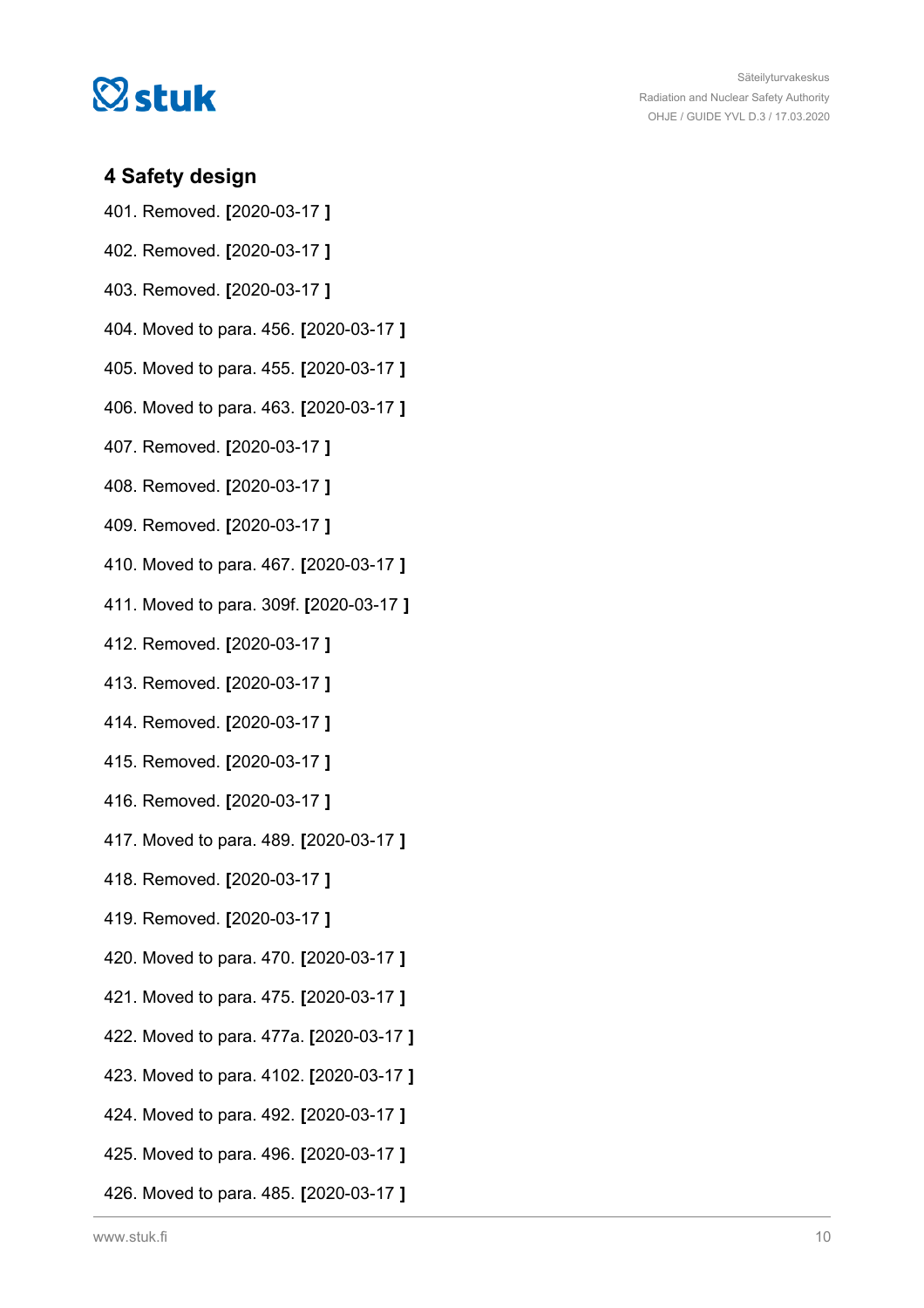<span id="page-10-0"></span>

427. Removed. **[**2020-03-17 **]**

# **4.1 Safety classification**

428. The systems, structures and components of a nuclear fuel storage facility and encapsulation plant shall be classified according to the requirements presented in Section 4 of the Regulation STUK Y/1/2018 and Section 5 of the Regulation STUK Y/4/2018. According to Section 5 of the Regulation STUK Y/4/2018, the safety classification shall take into account operational safety and long-term safety. The classifications of a nuclear fuel storage facility and encapsulation plant shall comply with the Guide YVL B.2 "Classification of systems, structures and components of a nuclear facility". **[**2020-03-17 **]**

429. Removed. **[**2020-03-17 **]**

430. The requirements for safety classification in terms of long-term safety are presented in the Guide YVL D.5. **[**2020-03-17 **]**

431. Removed. **[**2020-03-17 **]**

432. Moved to para. 493. **[**2020-03-17 **]**

433. Moved to para. 494. **[**2020-03-17 **]**

- 434. Moved to para. 495. **[**2020-03-17 **]**
- 435. Moved to para. 471. **[**2020-03-17 **]**
- 436. Moved to para. 498. **[**2020-03-17 **]**
- 437. Moved to para. 517. **[**2020-03-17 **]**
- 438. Moved to para. 4100. **[**2020-03-17 **]**
- 439. Moved to para. 461. **[**2020-03-17 **]**
- 440. Moved to para. 459. **[**2020-03-17 **]**
- 441. Moved to para. 4103. **[**2020-03-17 **]**
- 442. Moved to para. 4104. **[**2020-03-17 **]**
- 443. Removed. **[**2020-03-17 **]**
- 444. Moved to para. 518. **[**2020-03-17 **]**
- 445. Moved to para. 468. **[**2020-03-17 **]**
- 446. Moved to para 519. **[**2020-03-17 **]**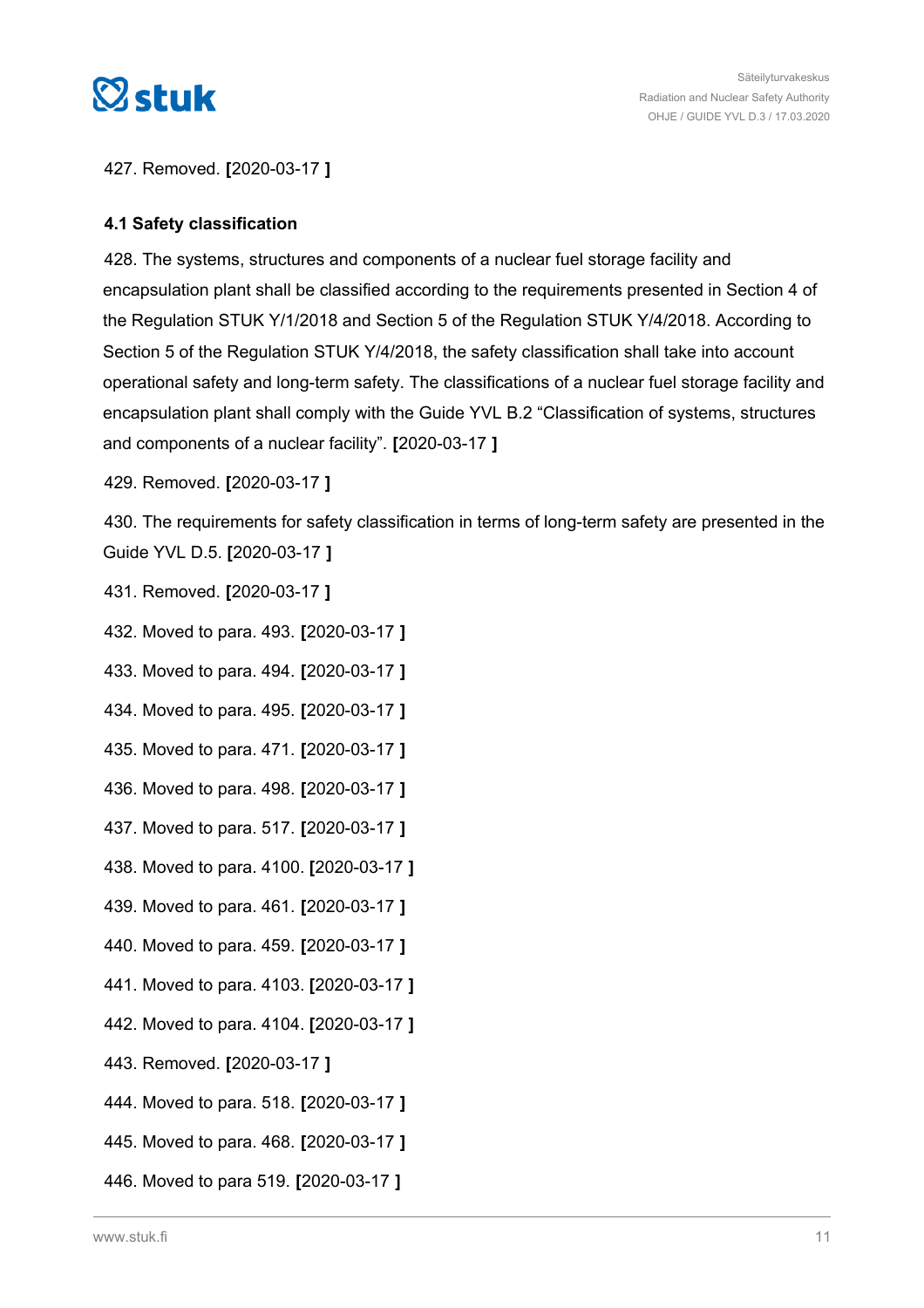<span id="page-11-0"></span>

447. Moved to para. 4115. **[**2020-03-17 **]** 448. Moved to para. 309g. **[**2020-03-17 **]** 449. Moved to para. 4110. **[**2020-03-17 **]**

# **4.2 Ageing management**

450. Section 5 of the Regulation STUK Y/1/2018 and Section 6 of the Regulation STUK Y/4/2018 present requirements for ageing management. The design, construction, operation, condition monitoring and maintenance of the handling and storage of nuclear fuel shall provide for the ageing of systems, structures and components important to operational safety in order to ensure that they meet the design-basis requirements with necessary safety margins throughout the service life of the facility. The Guide YVL A.8 "Ageing management of a nuclear facility" specifies the requirements concerning ageing management. **[**2020-03-17 **]**

# **4.3 Taking into account human factors relating to safety**

451. Section 6 of the Regulation STUK Y/1/2018 and Section 7 of the Regulation STUK Y/4/2018 present requirements for the management of human factors. Human factors relating to safety shall be controlled with systematic procedures throughout the entire life cycle of the nuclear facility. **[**2020-03-17 **]**

452. In new projects, the HFE programme (Human Factors Engineering) shall be used to design the control, testing, review and maintenance of systems important to safety, with the following areas included where applicable:

- 1. managing the HFE programme
- 2. utilisation of operating experience
- 3. analysis and allocation of functions
- 4. task analyses
- 5. analysis of staff members and competences
- 6. processing of human tasks significant to safety
- 7. design of user interfaces
- 8. planning of instructions
- 9. planning of training programmes
- 10. verification and validation related to human factors
- 11. installation and commissioning
- 12. assessment and monitoring of functionality during operation.

**[**2020-03-17 **]**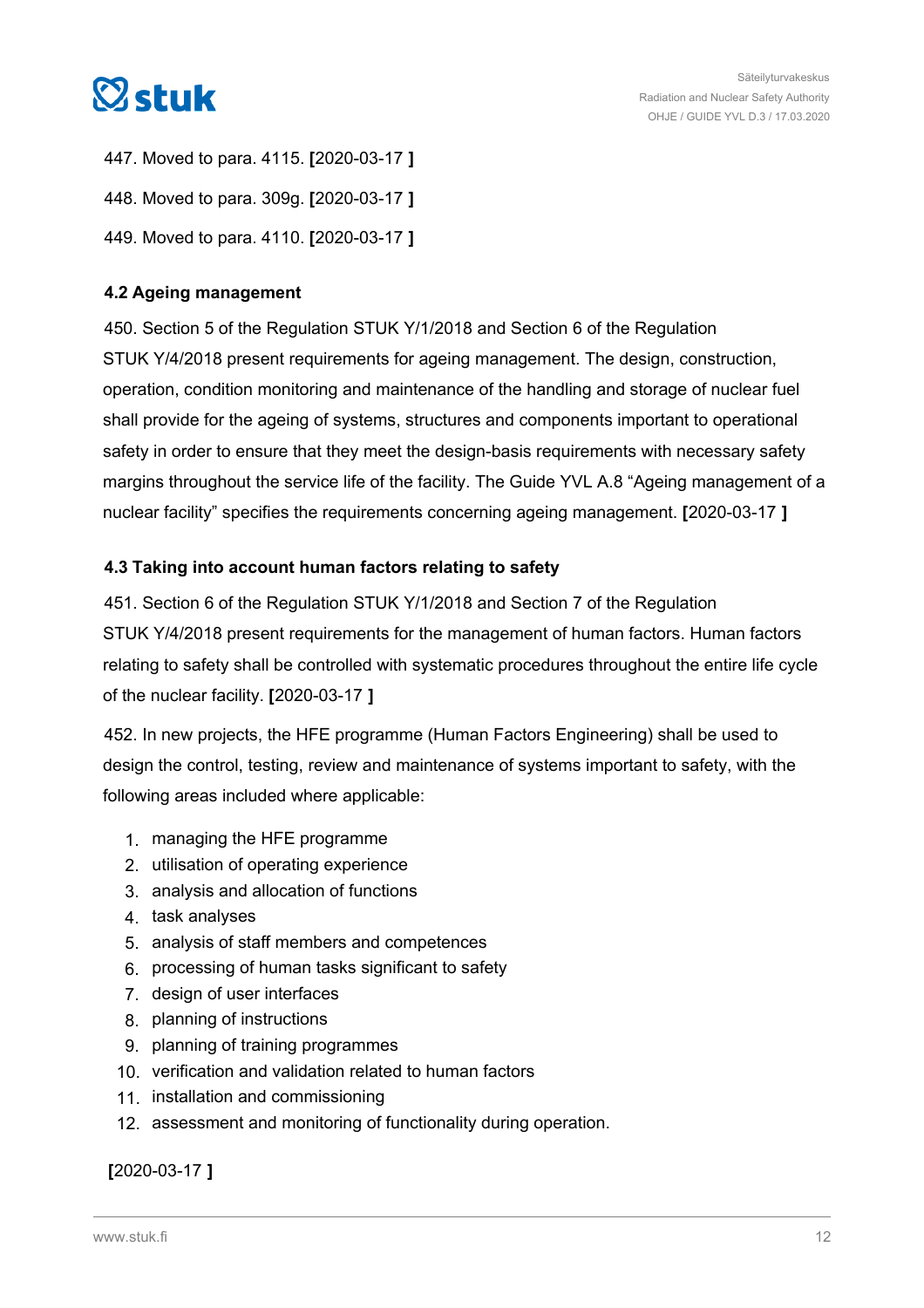<span id="page-12-0"></span>

453. For the purpose of designing nuclear power plant modifications, a HFE programme in accordance with requirement 452 shall be prepared in the extent appropriate for the modification. **[**2020-03-17 **]**

# **4.4 Radiation safety of workers and population**

454. Chapter 2 of the Radiation Act presents the general principles of radiation protection used to limit the radiation exposure of the workers and the public in the vicinity. The maximum values for radiation exposure of workers are presented in the Government Decree on Ionizing Radiation (1034/2018) [13]. The maximum values for radiation exposure caused to the population in the vicinity of a nuclear facility due to its operation, anticipated operational occurrences or accidents are enacted in the Nuclear Energy Decree. **[**2020-03-17 **]**

455. The limitation of radiation exposure shall be taken into account during the life cycle of a nuclear facility. According to Section 7 of the Regulation STUK Y/1/2018, radiation exposure *shall be limited through layout design and component placement of the nuclear facility, material choices and planning of the working methods for operation and decommissioning of the facility and by using systems, structures, components, special radiation shielding and workers' equipment.* According to Section 16 of the Regulation STUK Y/4/2018, sufficient radiation protection shall be ensured in the handling of nuclear fuel assemblies, as well as casks and canisters containing them, using remote handling and radiation shielding. **[**2020-03-17 **]**

456. The requirements concerning the radiation protection planning of nuclear fuel storage and operations conducted in the encapsulation plant are presented in the Guides YVL C.1 "Structural radiation safety at a nuclear facility", YVL C.2 "Radiation protection and exposure monitoring of nuclear facility workers", YVL C.3 "Limitation and monitoring of radioactive releases from a nuclear facility" and YVL C.6 "Radiation monitoring at a nuclear facility". **[**2020-03-17 **]**

457. In the handling of spent nuclear fuel and in the design of transfers and facilities, the radiation protection of workers shall be taken into account with adequate safety margins in accordance with requirement 402 of the Guide YVL C.1. **[**2020-03-17 **]**

458. In defining the scope of radiation protection measures for facilities with nuclear fuel assemblies or casks or canisters containing them, it shall be assumed that the area contains the maximum amount of nuclear fuel. The burnup and cooling time shall be assumed to be conservative. **[**2020-03-17 **]**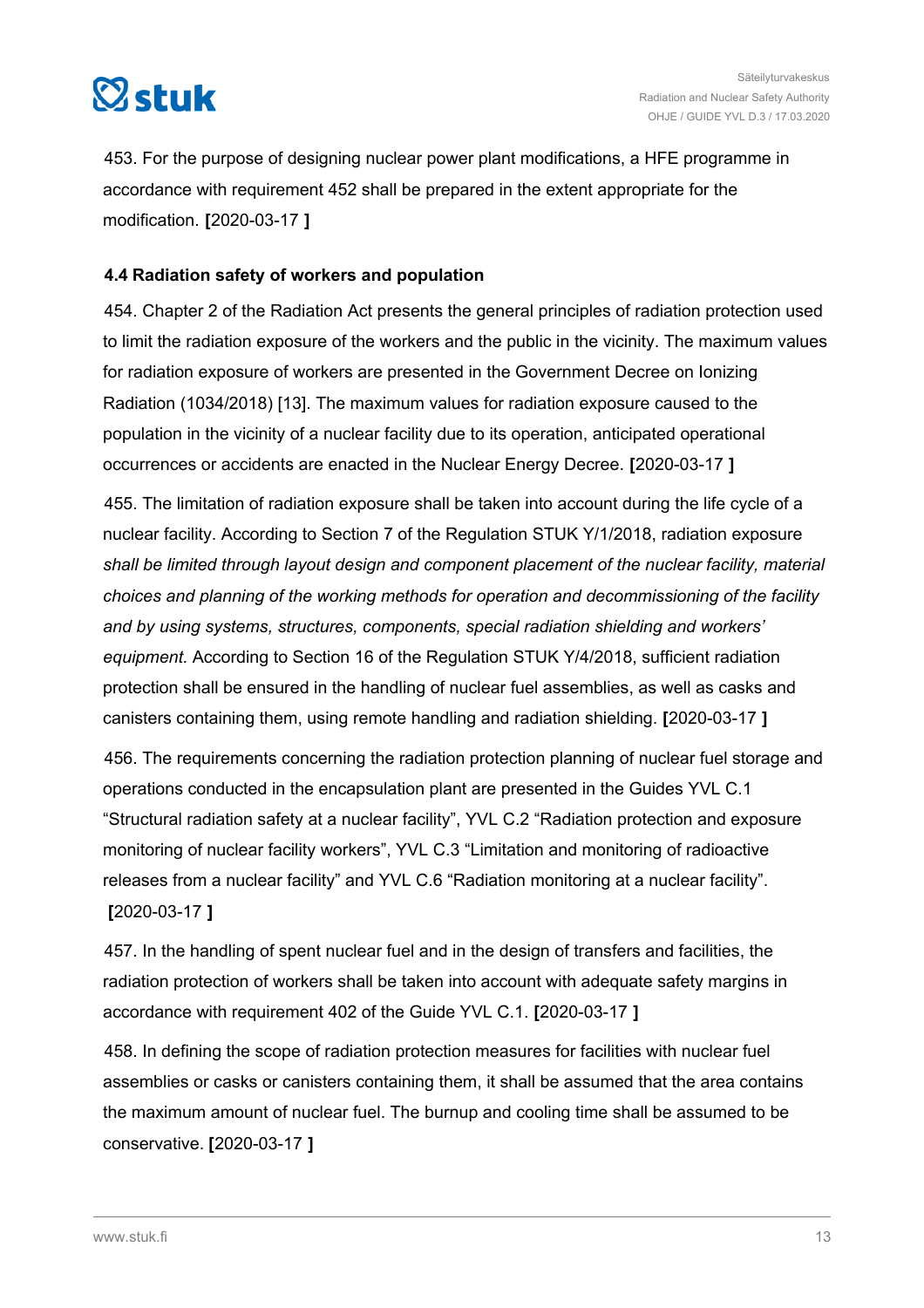<span id="page-13-0"></span>

459. The encapsulation plant for spent nuclear fuel shall be designed so that any handling room can be decontaminated for the purpose of maintenance and repair work. **[**2020-03-17 **]**

460. Requirement 411 of the Guide YVL C.1 concerning the leaktightness and decontaminability of rooms shall be taken into account in the design of room layout.

# **[**2020-03-17 **]**

461. The spent nuclear fuel storage facility and encapsulation plant shall have the rooms and equipment necessary for decontaminating the shipping or transfer casks used at the facility and other contaminated objects. **[**2020-03-17 **]**

462. The decontamination of components shall be implemented in accordance with requirements 418–420 of the Guide YVL C.1. **[**2020-03-17 **]**

463. The nuclear fuel storage pool shall be equipped with a pool water radioactivity monitoring system. **[**2020-03-17 **]**

463a. The nuclear fuel storage pool shall be equipped with a purification system, which can be used to remove impurities and radioactive substances from the water. **[**2020-03-17 **]**

463b. The radioactivity of the water in the storage pool for fresh nuclear fuel shall be monitored regularly if the fresh nuclear fuel contains recycled uranium. **[**2020-03-17 **]**

464. The radioactivity of the nuclear fuel storage pool shall be monitored in accordance with requirements 301 and 314 of the Guide YVL C.6. The pool water shall be purified in accordance with requirement 401 of the Guide YVL C.3. **[**2020-03-17 **]**

465. The nuclear fuel storage pool surface materials shall be such that they can be easily decontaminated. **[**2020-03-17 **]**

466. The pool surface materials shall comply with the requirements of chapter 6.8 of the Guide YVL E.6 "Buildings and structures of a nuclear facility". **[**2020-03-17 **]**

# **4.5 Safety functions and provisions for ensuring them**

467. In the safety design of the nuclear fuel storage, the defence in depth safety principle is followed on a plant level in accordance with Section 12 of the Regulation STUK Y/1/2018. In the safety design of the encapsulation plant, the defence in depth safety principle is followed on a plant level in accordance with Section 13 of the Regulation STUK Y/4/2018. **[**2020-03-17 **]**

468. According to Section 15 of the Regulation STUK Y/4/2018 and Section 11 of the Regulation STUK Y/1/2018, ensuring the functions important to safety shall primarily be based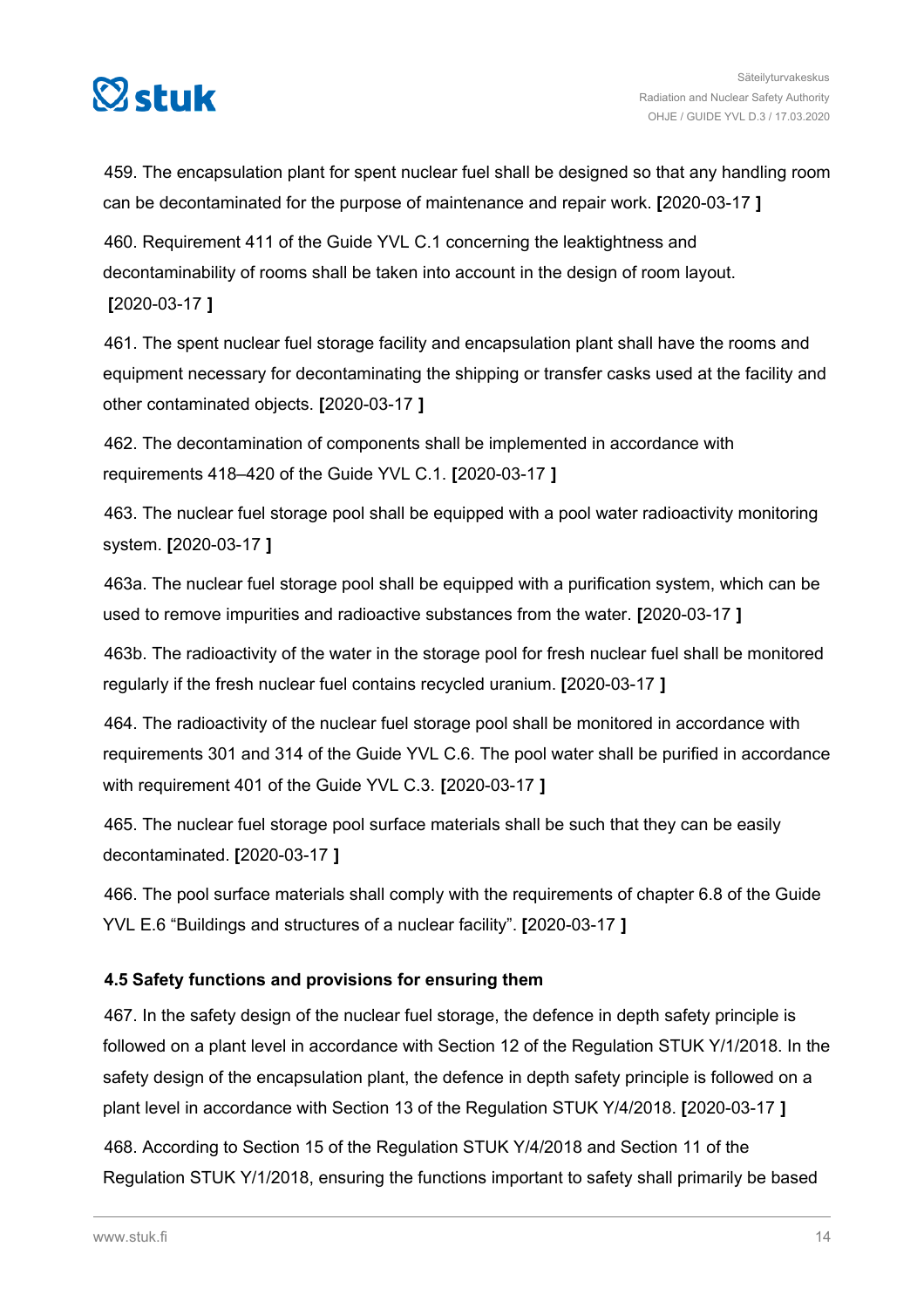<span id="page-14-0"></span>

on inherent safety features, alongside systems and components that do not require external power supply or which, as a consequence of a loss of power supply, will settle into a state deemed preferable from the safety point of view. **[**2020-03-17 **]**

# **4.5.1 Handling of nuclear fuel**

469. According to Section 12(3) of the Regulation STUK Y/1/2018 and Section 15(4a) of the Regulation STUK Y/4/2018, damage to the cladding of the fuel rods during handling and storage must be prevented with a high degree of confidence. **[**2020-03-17 **]**

470. Transfer routes shall be kept short and lifts low. **[**2020-03-17 **]**

471. At a nuclear fuel storage facility and encapsulation plant, transfers of heavy or otherwise dangerous objects shall be avoided in areas where a dropped load or a malfunction can damage the nuclear fuel or a component or structure important to safety. **[**2020-03-17 **]**

472. The systems used for handling nuclear fuel shall be single-failure tolerant insofar as they might cause spent nuclear fuel damage or other significant radiation exposure in the event of a failure. **[**2020-03-17 **]**

473. As a result of the failure, nuclear fuel handling systems shall enter a state that is favourable from the perspective of safety. **[**2020-03-17 **]**

474. The nuclear fuel transfer device shall be equipped with safety functions in accordance with requirement 523 of the Guide YVL E.11. The grabs of hoisting device units involved in transferring the nuclear fuel shall be designed in accordance with requirement 525 of the Guide YVL E.11. **[**2020-03-17 **]**

475. If the equipment transferring a nuclear fuel transfer cask or disposal canister cannot prevent dropping, the transfer cask or disposal canister shall be able to retain its leak-tightness in the postulated drop with a high degree of confidence. **[**2020-03-17 **]**

476. It shall be possible to transfer a nuclear fuel assembly to a safe position in all situations. **[**2020-03-17 **]**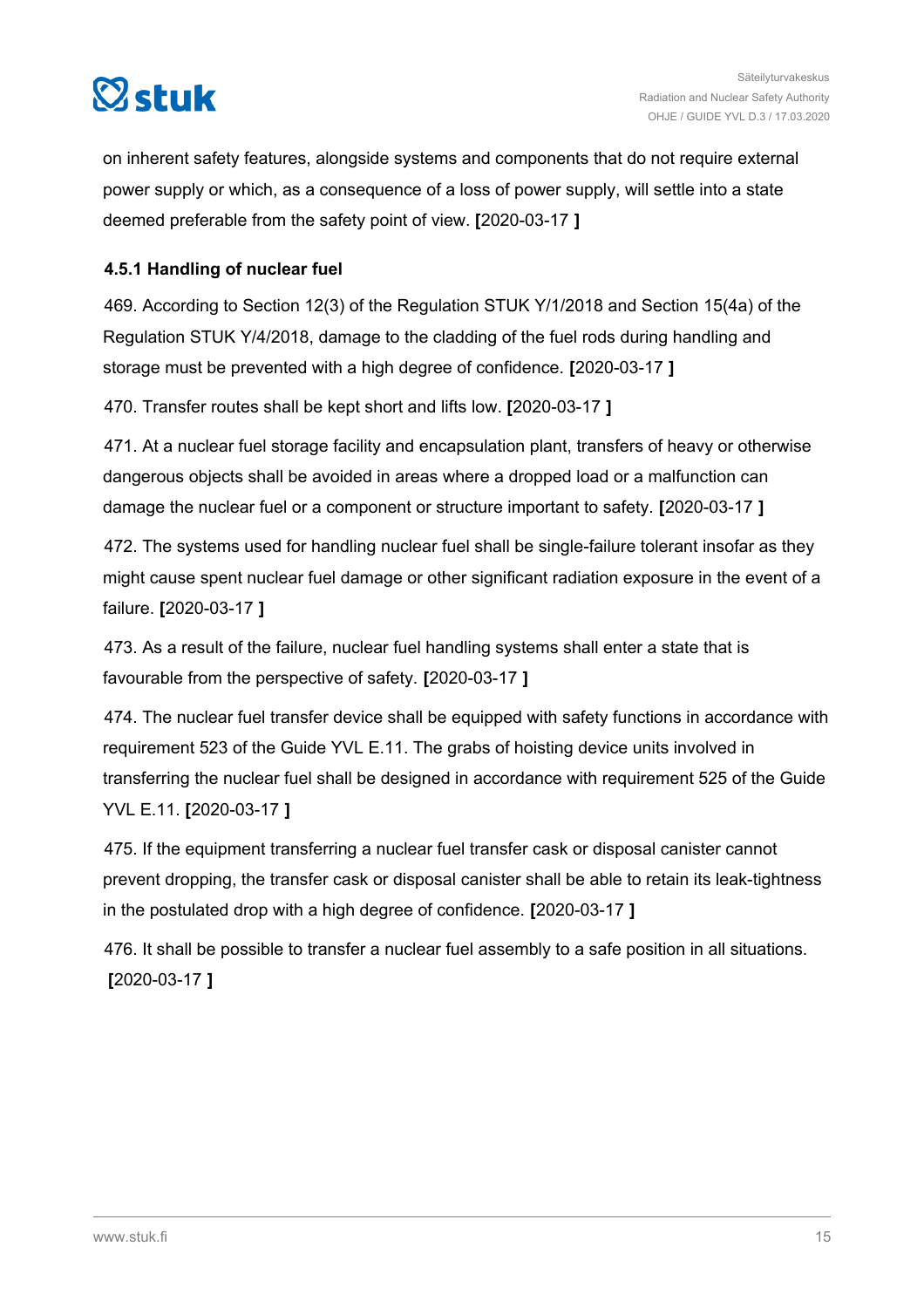<span id="page-15-0"></span>

## **4.5.2 Nuclear fuel storage pools and nuclear fuel cooling**

477. According to Section 12(1) of the Regulation STUK Y/1/2018, *when storing nuclear fuel in water pools, the cooling of the fuel shall apply redundancy, separation and diversity principles that ensure the implementation of the function even in the event of a malfunction.* Further, according to Section 12(1a) of the Regulation STUK Y/1/2018, *it shall be possible for the electrical power needed in the cooling function to be supplied from an off-site and an on-site electrical power supply system.* According to Section 12(5) of the Regulation STUK Y/1/2018, *the possibility of a severe accident shall be extremely low.* **[**2020-03-17 **]**

477a. The structures, tube connections, connections to other pools and water volume of nuclear fuel storage pools and the nuclear fuel cooling system shall be designed so as to ensure that:

a. the maximum amount of nuclear fuel generating the maximum decay heat can be cooled in all situations;

b. the coolant of the nuclear fuel storage pool shall not boil in normal conditions and operational occurrences;

c. inadvertent discharge of the storage pool or excessive water level drop to a level that would endanger nuclear fuel cooling or the necessary radiation protection is not possible; and d. the storage pool structures withstand the thermal load of normal conditions, operational occurrences and accidents. **[**2020-03-17 **]**

478. The cooling of stored nuclear fuel shall be single-failure tolerant. **[**2020-03-17 **]**

479. It shall be possible to cool stored nuclear fuel with a cooling system that operates on the diversity principle and does not have to be single-failure tolerant. **[**2020-03-17 **]**

479a. The design of the cooling of spent nuclear fuel shall provide a secondary ultimate heat sink for decay heat removal in the event of unavailability of the primary ultimate heat sink. The secondary ultimate heat sink shall fulfil the 72-hour self-sufficiency criterion, and it does not have to be single-failure tolerant. **[**2020-03-17 **]**

480. The design of the cooling of stored nuclear fuel shall take into account common cause failures in the support systems. **[**2020-03-17 **]**

481. Accident situations in the reactor or other nuclear facilities located on the same plant site shall not endanger the cooling of the stored nuclear fuel. **[**2020-03-17 **]**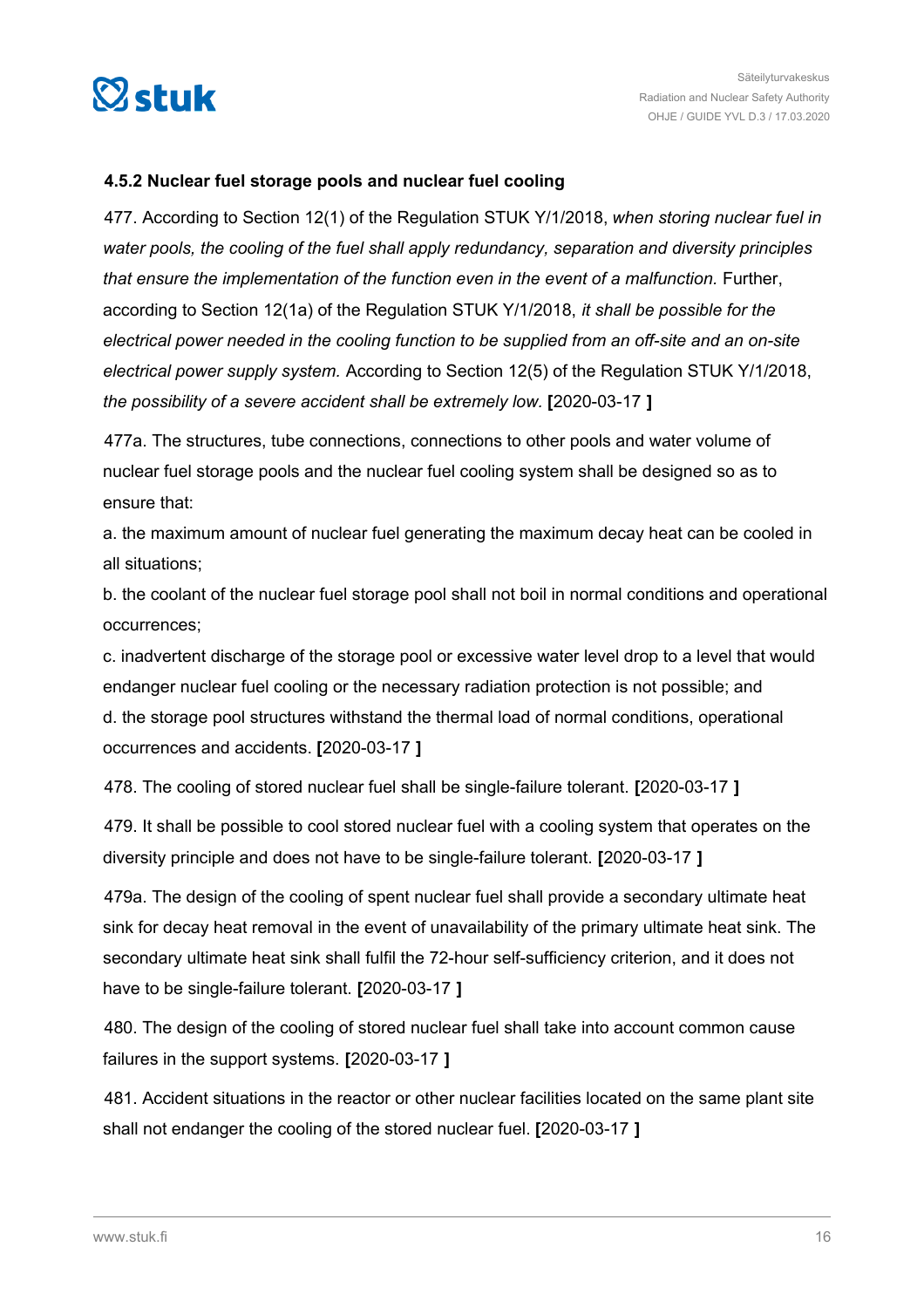<span id="page-16-0"></span>

482. According to Section 12(1b) of the Regulation STUK Y/1/2018, *a nuclear facility shall have the necessary components and procedures for securing the removal of residual heat from the nuclear fuel in the storage pools for a period of three days independently of the off-site supply of electricity and water in a situation caused by a rare external event or a disruption in the on-site electrical distribution system.* **[**2020-03-17 **]**

483. The cooling of stored nuclear fuel shall be ensured during a severe reactor accident. **[**2020-03-17 **]**

484. The cooling of nuclear fuel shall be ensured in events involving a combination of failures (DEC B). The systems ensuring the cooling of stored nuclear fuel do not need to accomplish the single-failure criterion. **[**2020-03-17 **]**

485. The cooling of nuclear fuel shall be ensured in rare external events (DEC C). Measures related to ensuring the cooling and conducted at the plant site shall not require the use of vehicles during the first eight hours. Components designed for use shall be accessible even if any individual route or hatch is blocked by an external obstacle. The systems ensuring the cooling of stored nuclear fuel do not need to accomplish the single-failure criterion.

**[**2020-03-17 **]**

486. The cooling of stored nuclear fuel shall be ensured in the event of loss of the plant's internal electricity distribution in accordance with requirement 451 of the Guide YVL B.1. A sufficient inventory of water and fuel and capability to recharge the DC batteries shall exist on the site to enable these arrangements for a period of 72 hours. **[**2020-03-17 **]**

# **4.5.3 Cooling of spent nuclear fuel in the encapsulation plant**

487. According to Section 15(4) of the Regulation STUK Y/4/2018, *the possibility of damage to the fuel rod cladding of spent nuclear fuel as a result of the prevention of the removal of residual heat shall be very low.* **[**2020-03-17 **]**

487a. The encapsulation plant shall be designed so as to ensure that the maximum amount of nuclear fuel generating the maximum decay heat can be cooled in all situations. **[**2020-03-17 **]**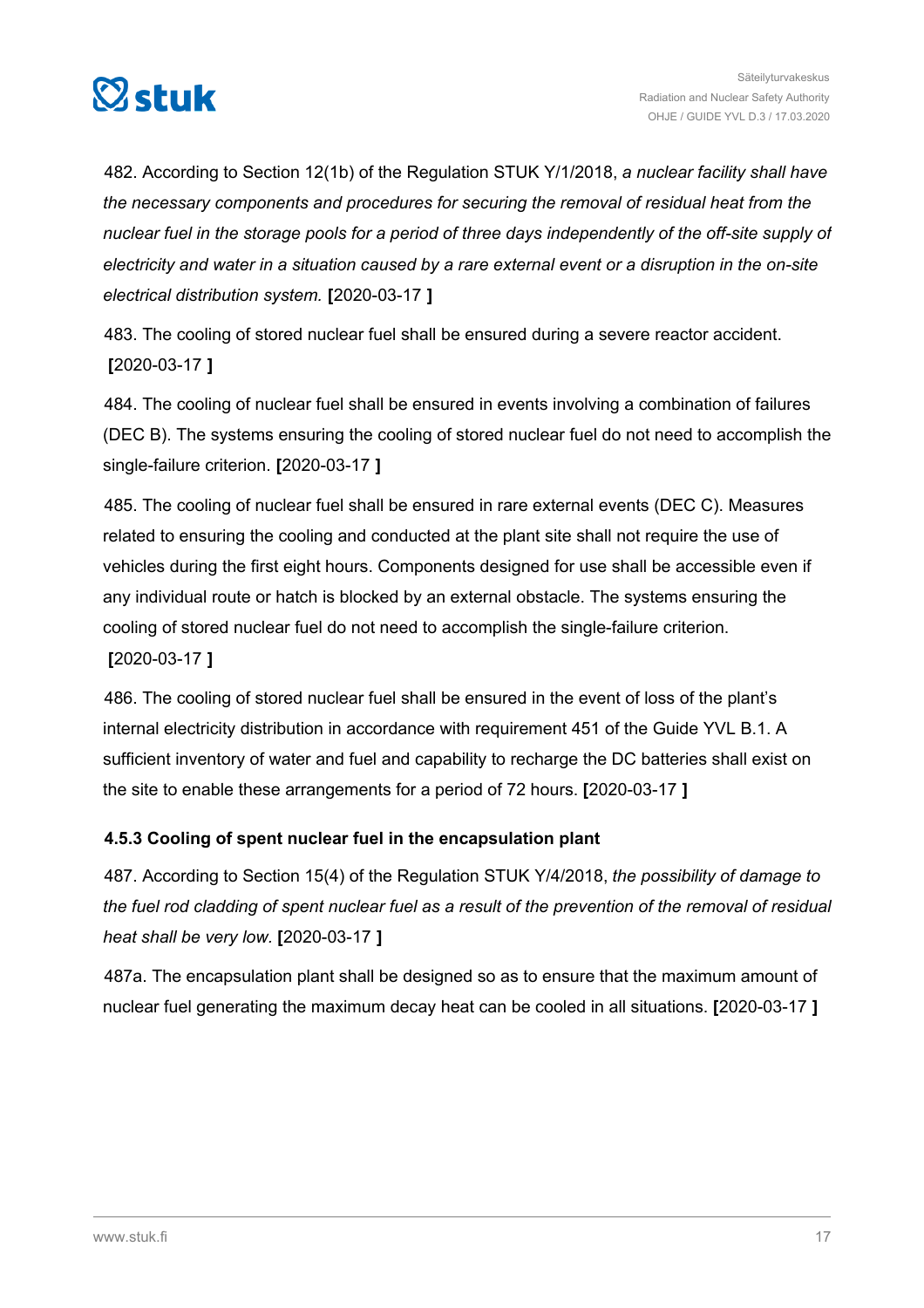<span id="page-17-0"></span>

### **4.5.4 Prevention of the dispersal of radioactive material**

488. Section 10 of the Regulation STUK Y/1/2018 and Section 14 of the Regulation STUK Y/4/2018 require structural defence-in-depth design in order to prevent dispersion of radioactive substances into the environment by means of successive barriers. **[**2020-03-17 **]**

489. According to Section 15(2) of the Regulation STUK Y/4/2018, *in an encapsulation facility the functions at a nuclear facility, the failure of which could result in a significant release of radioactive substances or radiation exposure of personnel at the facility, shall be ensured.* **[**2020-03-17 **]**

490. At the encapsulation plant, the single failure criterion shall be applied for functions whose failure could result in a significant release of radioactive substances or radiation exposure of personnel at the facility. **[**2020-03-17 **]**

491. At the spent nuclear fuel storage facility, the single failure criterion shall be met in accordance with requirement 456c of the Guide YVL B.1 in functions whose purpose is to prevent the propagation of radioactive substances if the components or structures containing such substances break down or operate erroneously. **[**2020-03-17 **]**

492. The atmosphere of a handling cell in which spent nuclear fuel is handled shall have underpressure compared to the surrounding rooms whenever it is used for handling spent nuclear fuel that is not enclosed in a hermetic container. **[**2020-03-17 **]**

# **4.5.5 Criticality safety in the handling and storage of nuclear fuel**

493. According to Section 12(4) of the Regulation STUK Y/1/2018 and Section 15(4b) of the Regulation STUK Y/4/2018, the possibility of criticality shall be extremely low. According to requirement 503 of the Guide YVL B.4 "Nuclear fuel and reactor", structural solutions shall be used to prevent criticality of spent nuclear fuel. **[**2020-03-17 **]**

494. The requirements of the Guide YVL B.4 shall be complied with in the criticality safety of the handling and storage of nuclear fuel. **[**2020-03-17 **]**

495. Removed. **[**2020-03-17 **]**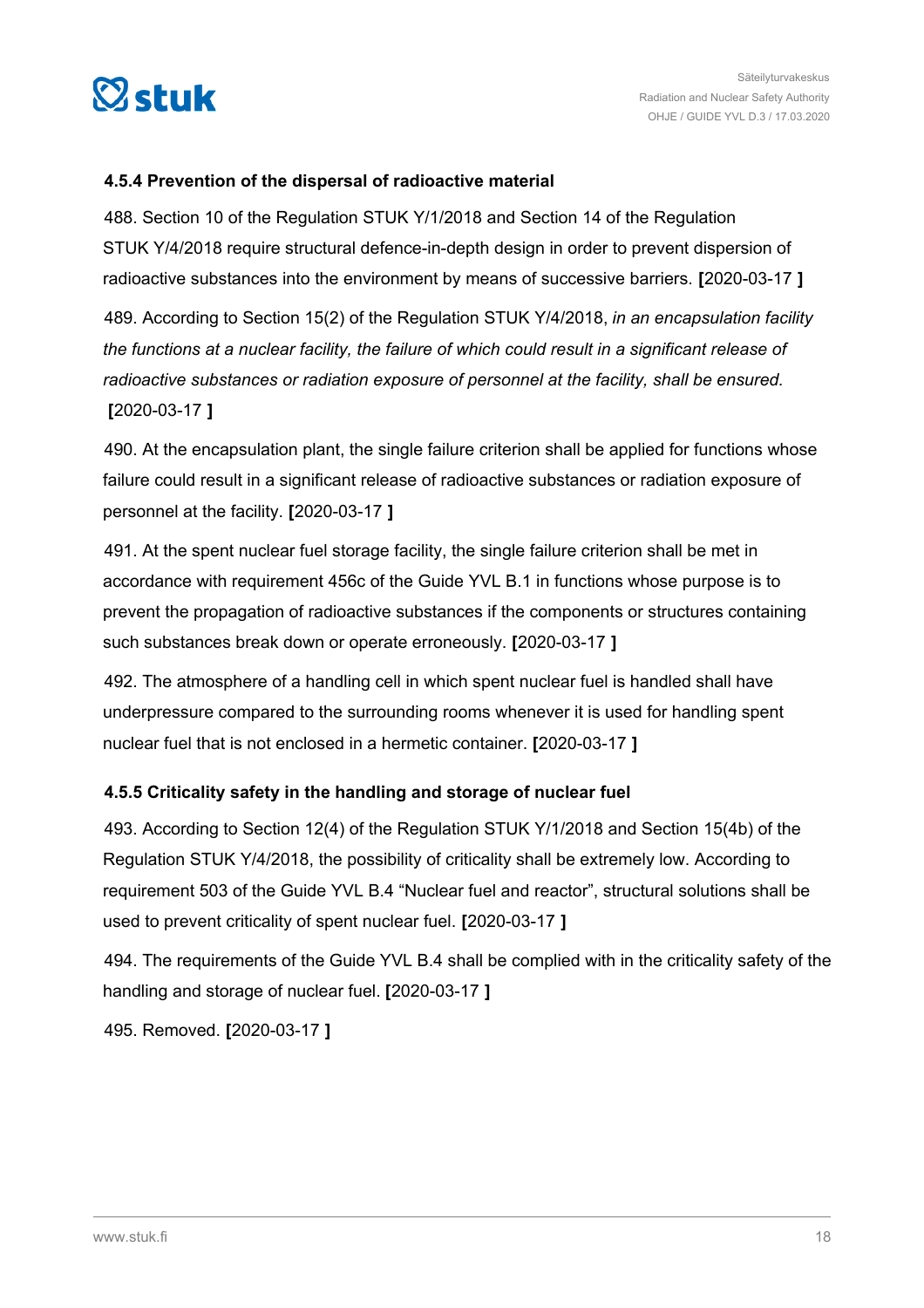<span id="page-18-0"></span>

## **4.5.6 Monitoring**

496. According to Section 15(3) of the Regulation STUK Y/4/2018, *a nuclear facility shall encompass systems that facilitate quick and reliable detection of an operational occurrence or accident and prevent the escalation of any event.* **[**2020-03-17 **]**

497. Based on Section 15(1) of the Regulation STUK Y/4/2018, systems that provide information on the state of the nuclear fuel and operate without external power supply shall be available at the encapsulation plant for monitoring the progress of design extension conditions. **[**2020-03-17 **]**

## **4.6 Safety of the storage and encapsulation of nuclear fuel**

498. The spent nuclear fuel storage facility and encapsulation plant shall have sufficient arrangements in place for ensuring the proper handling of nuclear fuel assemblies that are impaired, damaged, or stuck in their storage locations. **[**2020-03-17 **]**

499. In the storage of nuclear fuel, provisions shall be made for nuclear fuel assemblies or rods from which radioactive substances may leak. If necessary, it shall be possible to seal them in a gas-tight canister or container for storage. **[**2020-03-17 **]**

4100. Nuclear fuel pools and their storage capacity shall be planned so that the reactor core can be emptied of nuclear fuel. **[**2020-03-17 **]**

4101. Nuclear fuel pools and their storage capacity shall be planned so that the pools can be repaired. **[**2020-03-17 **]**

4102. Any leak of nuclear fuel storage pools shall be detected and localised with sufficient accuracy for the purpose of repair. **[**2020-03-17 **]**

4103. The encapsulation plant for spent nuclear fuel shall have arrangements in place for the repair of a sealed disposal canister or the re-encapsulation of nuclear fuel. **[**2020-03-17 **]**

4104. In accordance with Section 16(4) of the Regulation STUK Y/4/2018, acceptance criteria shall be defined for any properties of nuclear fuel for disposal that have a bearing on operational safety and the long-term safety of disposal. **[**2020-03-17 **]**

4105. When defining the acceptance criteria for nuclear fuel for disposal, at least the information specified in requirement 705 shall be considered. **[**2020-03-17 **]**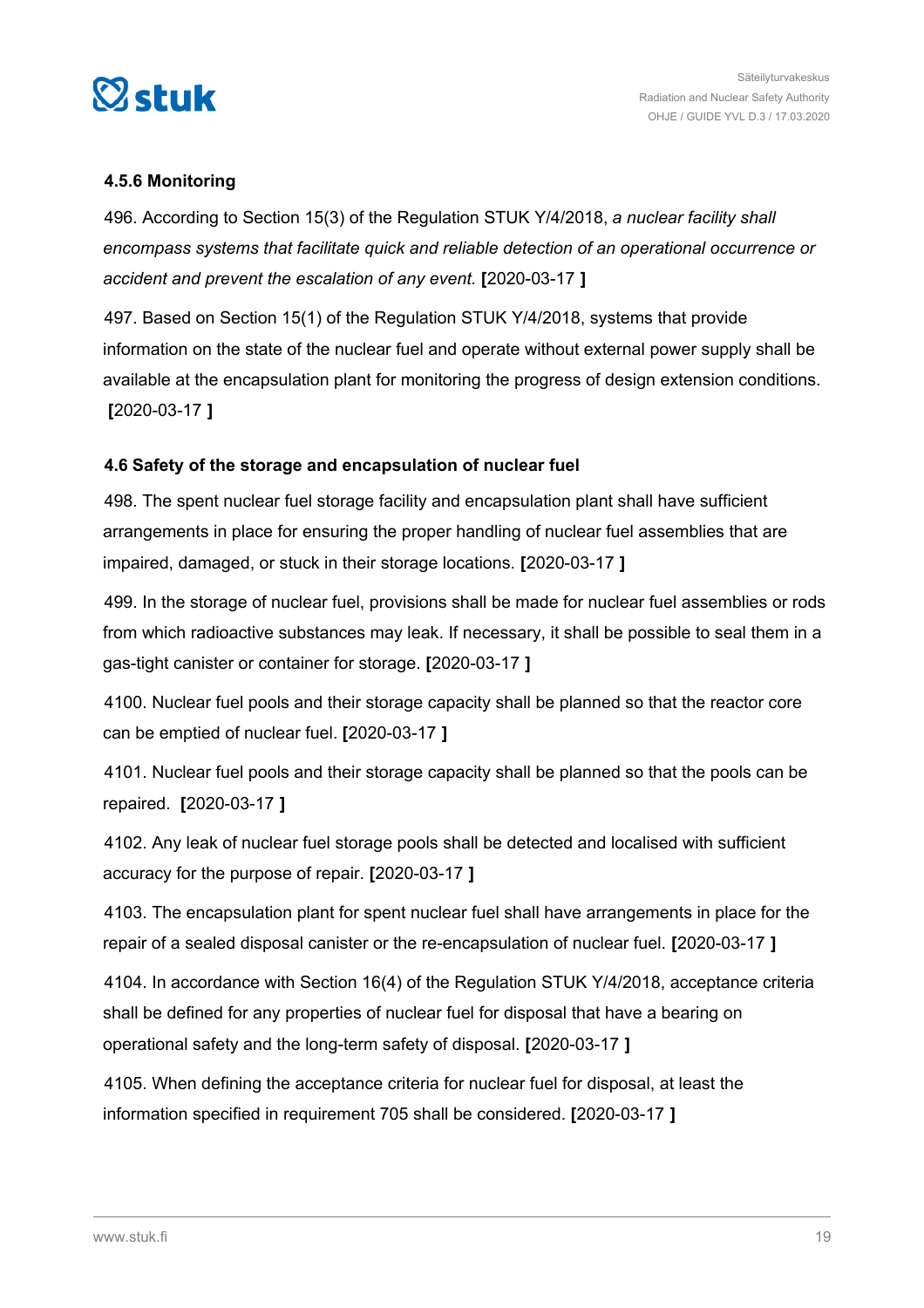<span id="page-19-0"></span>

4106. A plan shall be prepared for the encapsulation of nuclear fuel assemblies which deviate from the design bases of the disposal canister. These include deformed assemblies. **[**2020-03-17 **]**

4107. Each nuclear fuel assembly in the spent nuclear fuel storage facility shall be identified on the basis of the markings made on it prior to its transfer into the encapsulation plant and at the encapsulation plant before it is sealed in a disposal canister. **[**2020-03-17 **]**

4108. Disposal canisters shall be identified on the basis of the markings made on them prior to their transfer into the disposal facility. **[**2020-03-17 **]**

4109. It shall be possible to determine the nuclear material data of nuclear fuel assemblies using the methods specified in requirement 357 of the Guide YVL D.1 and verify them using the methods specified in requirement 358. **[**2020-03-17 **]**

# **4.7 Transfers of spent nuclear fuel**

4110. Approval of the container to be used in transferring spent nuclear fuel shall be requested from STUK, observing the provisions on the approval of systems of nuclear facilities in the Regulations STUK Y/1/2018 and STUK Y/4/2018. If the transfer cask has a B(U)F type package approval in accordance with the Regulation of the Ministry of Transport and Communications on the Transport of Dangerous Goods by Road (TRAFICOM/82133/03.04.00/2019) [15], STUK's approval is not required. **[**2020-03-17 **]**

4111. When transferring spent nuclear fuel from one licensee to another, the transfer of the responsibility for the safety of the nuclear fuel shall be determined. **[**2020-03-17 **]**

4112. For the transfer operations of spent nuclear fuel, a plan shall be prepared and submitted to STUK for approval two months before the start of the transfer operations. The plan shall be submitted to STUK for re-approval if changes take place in the transfer operations. The plan shall present

- 1. general information on the transfer cask
- 2. the equipment and accessories used in the transfer
- 3. the route used for the transfer and any temporary storages
- 4. the management of the information of the nuclear fuel to be transferred
- 5. radiation protection measures before and during the transfer
- 6. a reference to a separately approved emergency plan
- 7. a reference to a separately approved safety arrangement plan
- 8. safety instructions
- 9. attending to the nuclear safeguards obligations.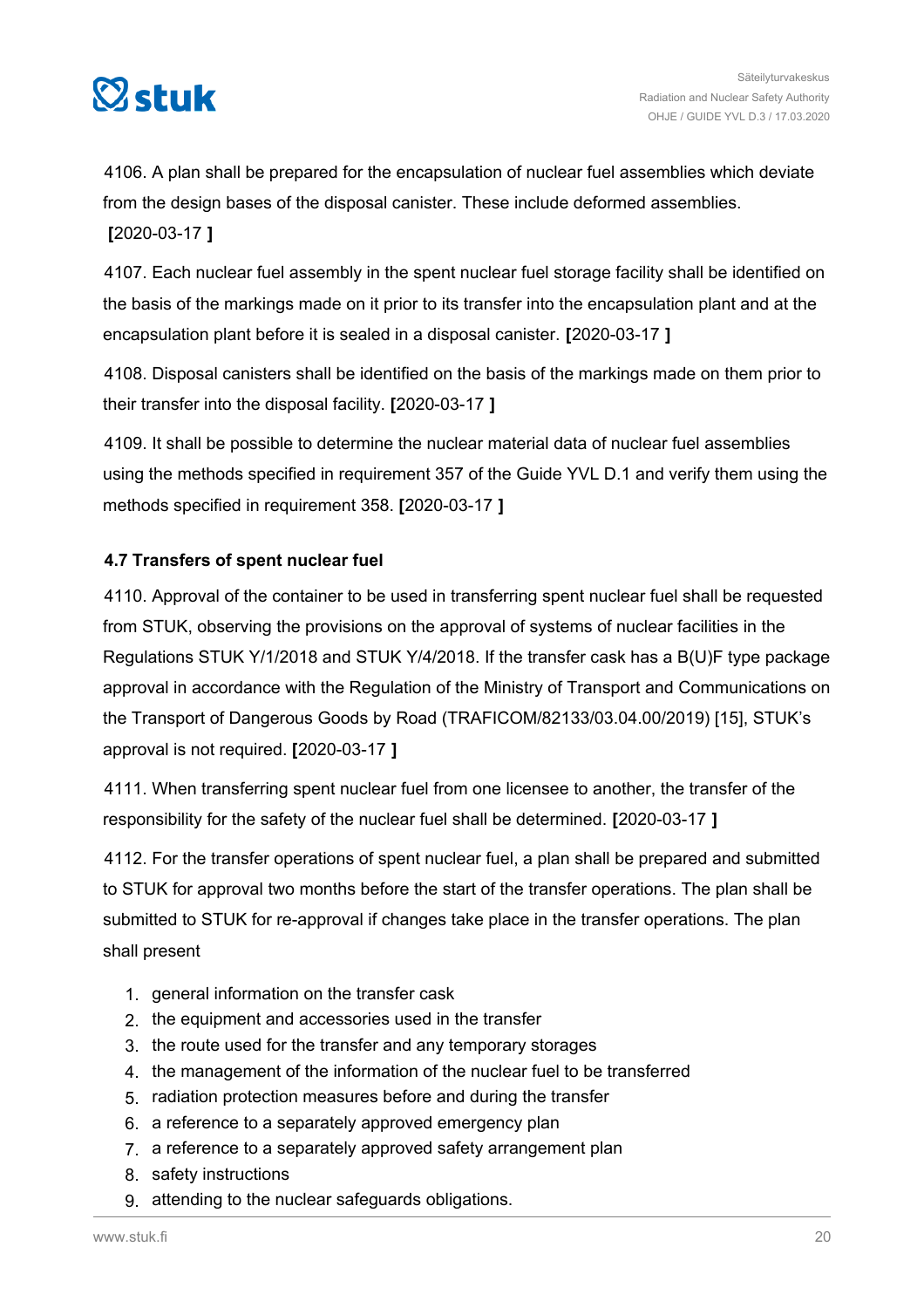<span id="page-20-0"></span>

When transferring spent nuclear fuel from one licensee to another, the plan shall also present

- 1. the transfer of the responsibility for the nuclear fuel
- 2. a summary of procedures through which the information on the properties of the nuclear fuel assemblies to be transferred (mass, number, enrichment level, identification data, burnup, decay heat) goes to the waste records.

# **[**2020-03-17 **]**

4113. For transfers of nuclear fuel, the requirements pertaining to security arrangements are presented in the Guide YVL A.11, those pertaining to emergency response arrangements in the Guide YVL C.5 and those pertaining to nuclear safeguards in the Guide YVL D.1. **[**2020-03-17 **]**

# **4.8 Monitoring and control of a nuclear waste facility**

4114. In accordance with Section 16(1) of the Regulation STUK Y/1/2018 and Section 19(1) of the Regulation STUK Y/4/2018, nuclear facilities shall contain equipment that provides information regarding the state of components and systems that are important in terms of the safety of the facility. **[**2020-03-17 **]**

4115. In the design process and the regulatory control exercised by the Radiation and Nuclear Safety Authority, the control post of the spent nuclear fuel storage facility or encapsulation plant shall be perceived as a functional entity similar to a safety class 3 system. Individual control post systems shall be classified in accordance with the general classification principles.

# **[**2020-03-17 **]**

4116. Due consideration shall be given to human and organisational factors right from the outset when designing the control functions of the spent nuclear fuel storage facility or encapsulation plant or modifications affecting these operations. **[**2020-03-17 **]**

4117. The guidelines required in managing the control post functions and the nuclear facility and the competence of operators shall comprise an entity whose functionality shall be ensured. The operability of changes to the functions of the control post as well as significant ergonomic changes shall be verified in advance. **[**2020-03-17 **]**

4118. The control post and emergency response centre shall be protected in a way that the necessary functions can be performed without protective gear during normal operation and under accidents and threats. Due consideration shall be given to fire protection, protection against flooding, lighting, air conditioning, noise abatement, radiation protection and access control. **[**2020-03-17 **]**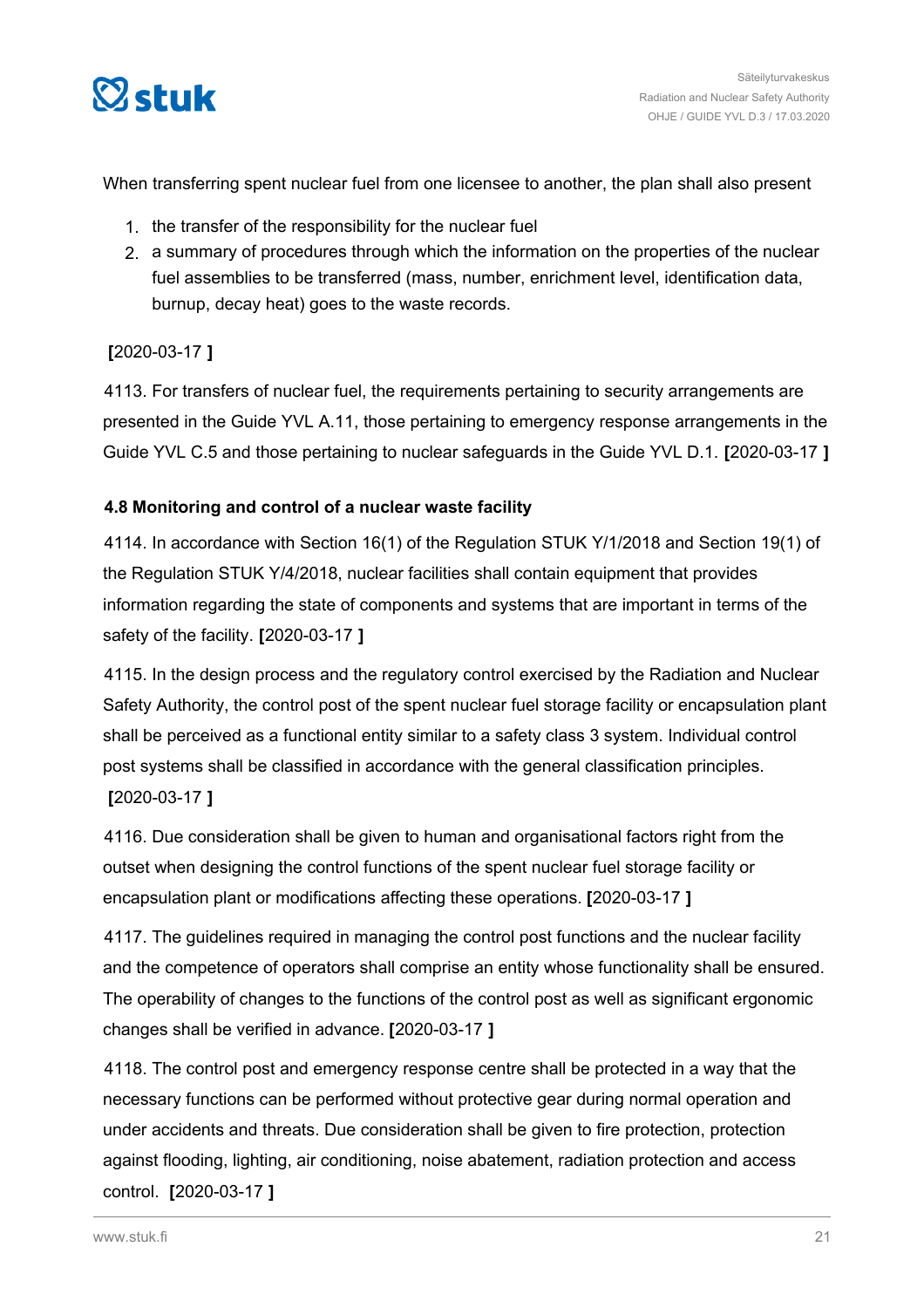<span id="page-21-0"></span>

4119. It shall be possible to perform all the measures required for controlling the facility in its operational states and accident conditions from within the control post. **[**2020-03-17 **]**

4120. For operational occurrences and accidents, information essential to the safety of the nuclear facility shall be clearly detectable and readable at an accessible place. **[**2020-03-17 **]**

4121. A qualification plan shall be provided for the monitoring and control posts when the application for a construction licence is filed. **[**2020-03-17 **]**

# **4.9 Radiation measurements and monitoring of releases of radioactive materials**

4122. According to Section 24 of the Regulation STUK Y/1/2018 and Section 28 of the Regulation STUK Y/4/2018, the radiation levels of nuclear facility rooms and the activity concentrations shall be measured. The releases of radioactive substances from the facility shall be monitored, and the radiation doses to the public in the vicinity shall be assessed. More detailed requirements for the measurement of radiation levels and activity concentrations, monitoring of releases and observation of concentrations in the environment are issued in the C series of the YVL Guides. **[**2020-03-17 **]**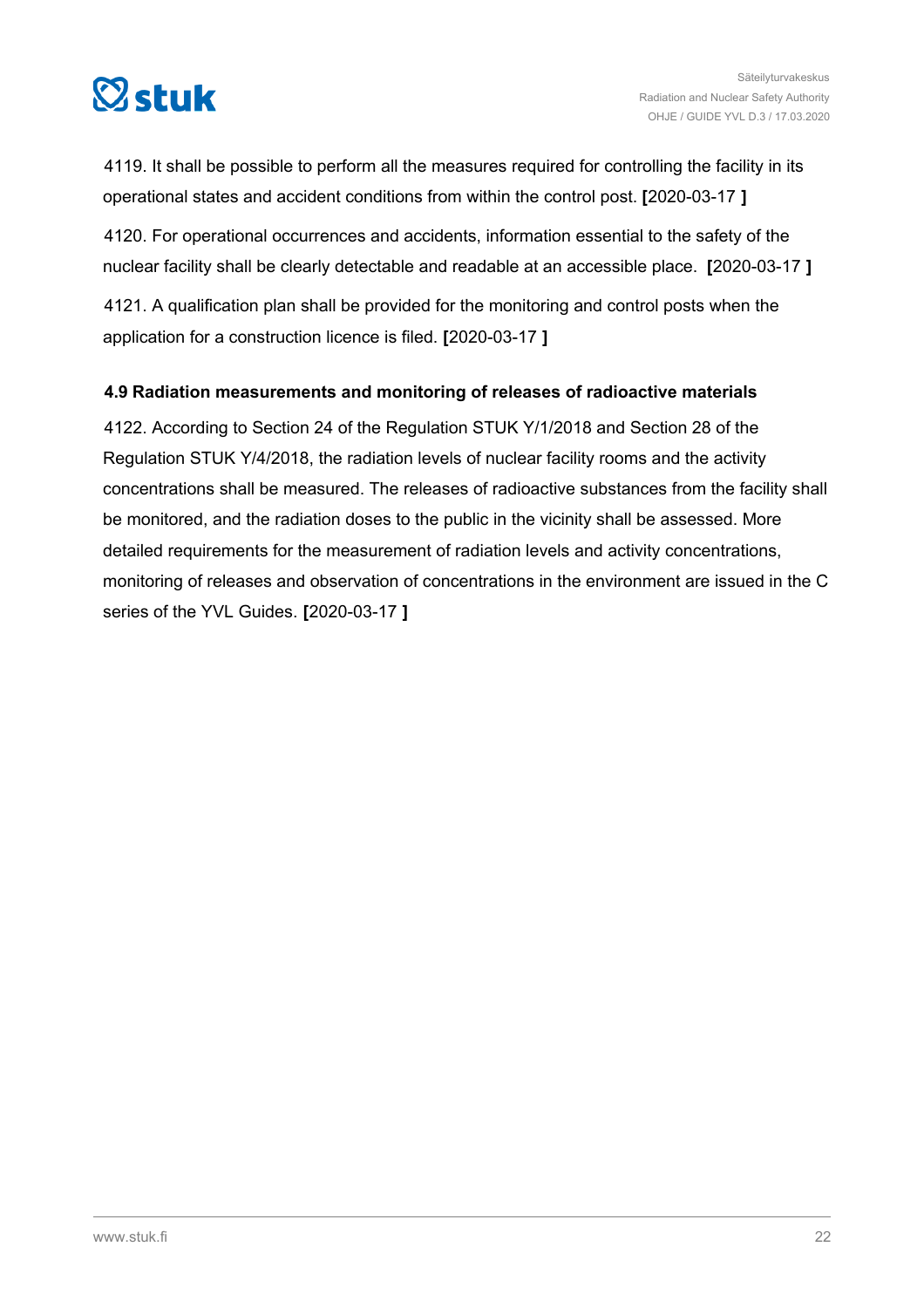<span id="page-22-0"></span>

# **5 Life cycle of a nuclear facility**

501. Moved to para. 506. **[**2020-03-17 **]** 502. Moved to para. 508. **[**2020-03-17 **]** 503. Moved to para. 507. **[**2020-03-17 **]**

# **5.1 Construction**

504. Section 18 of the Regulation STUK Y/1/2018 and Section 22 of the Regulation STUK Y/4/2018 present requirements for the safety of the construction of the spent nuclear fuel storage facility and encapsulation plant. The requirements are further specified in the Guide YVL A.5. In plant modifications related to the handling and storage of nuclear fuel, the Guide YVL A.5 shall be complied with. **[**2020-03-17 **]**

# **5.2 Commissioning**

505. In connection with the commissioning of the nuclear fuel storage facility, the licensee shall ensure, in accordance with Section 19 of the Regulation STUK Y/1/2018, *that the systems, structures and components and the nuclear facility as a whole operate as designed.* In connection with the commissioning of the encapsulation plant, the licensee shall ensure, in accordance with Section 23 of the Regulation STUK Y/4/2018, *that the systems, structures and components and the facility as a whole operate as designed and that the disposal system can be implemented.* **[**2020-03-17 **]**

506. The transport of fresh nuclear fuel to the nuclear power plant shall comply with requirement 337 of the Guide YVL A.1 "Regulatory oversight of safety in the use of nuclear energy". **[**2020-03-17 **]**

507. Prior to commissioning, pre-operational testing of a spent nuclear fuel storage facility or encapsulation plant shall be carried out in compliance with the Guide YVL A.5. **[**2020-03-17 **]**

508. In the commencement of the use of the spent nuclear fuel storage facility and encapsulation plant, requirement 339 of the Guide YVL A.1 shall be complied with. **[**2020-03-17 **]**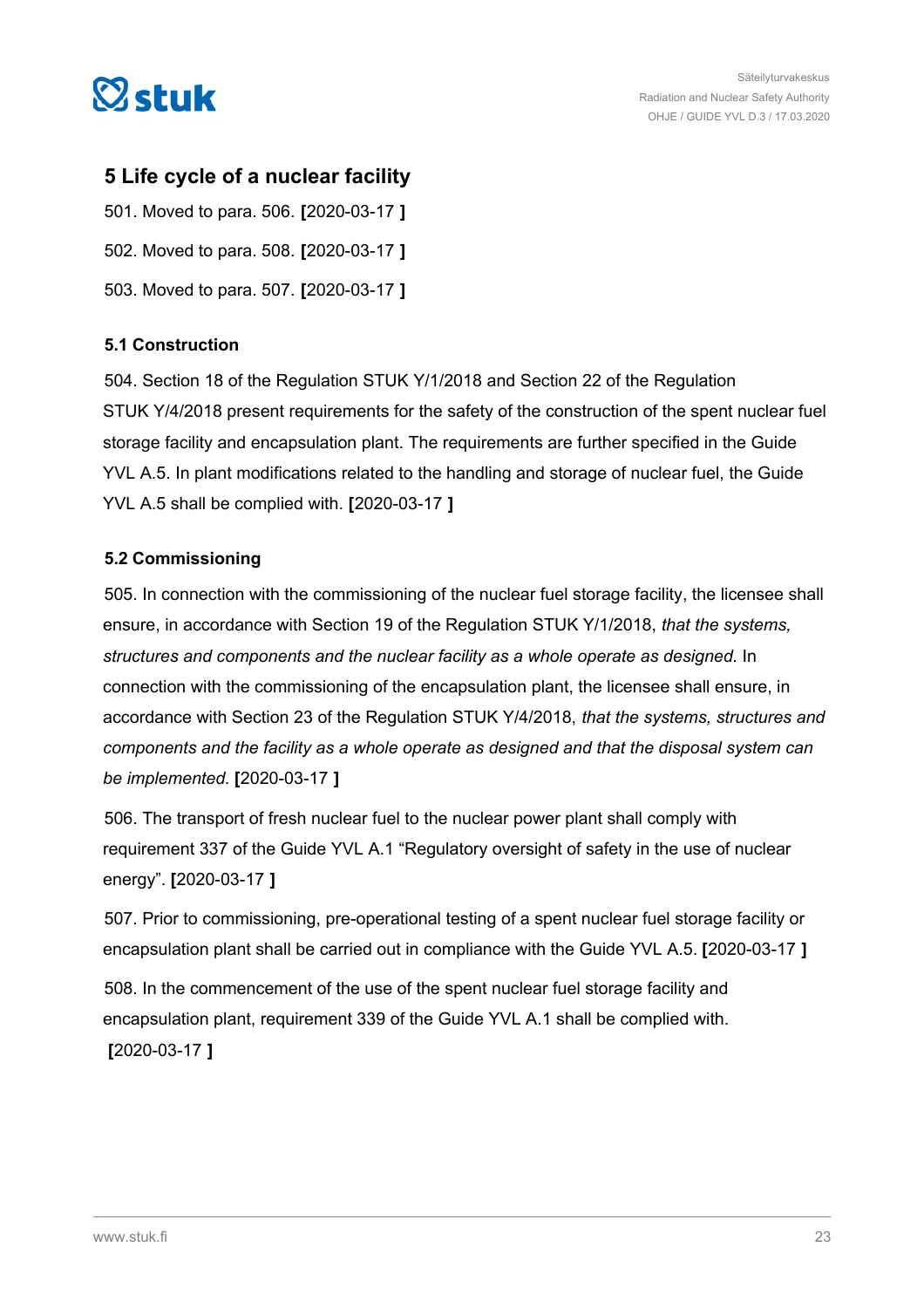<span id="page-23-0"></span>

# **5.3 Conduct of operations**

509. The holder of an operating licence for a nuclear fuel storage facility or encapsulation plant shall have the documents approved by STUK as required under Section 36 of the Nuclear Energy Decree. **[**2020-03-17 **]**

510. In accordance with Section 20(3) of the Regulation STUK Y/1/2018 and Section 24(2–3) of the Regulation STUK Y/4/2018, the control and supervision of a nuclear fuel storage facility and encapsulation plant shall utilise written procedures that correspond to the existing structure and state of the facility. **[**2020-03-17 **]**

511. The operating procedures shall define the functions performed on nuclear fuel, the preconditions for performing such functions, the respective measures, responsibilities, and records. **[**2020-03-17 **]**

# **5.3.1 Operational Limits and Conditions**

512. In accordance with Section 22 of the Regulation STUK Y/1/2018 and Section 26 of the Regulation STUK Y/4/2018, nuclear facilities shall have Operational Limits and Conditions that include the technical and administrative requirements for ensuring the nuclear facility's operation in compliance with the design bases and the assumptions of safety analyses. **[**2020-03-17 **]**

513. The handling and storage of nuclear fuel shall comply with the requirements for Operational Limits and Conditions presented in chapters 7.5 and 7.6 of the Guide YVL A.6. **[**2020-03-17 **]**

# **5.3.2 Operating experience and safety research**

514. Section 21 of the Regulation STUK Y/1/2018 and Section 25 of the Regulation STUK Y/4/2018 present requirements for taking operating experience and safety research into account in the improvement of safety. **[**2020-03-17 **]**

515. The holder of an operating licence for a spent nuclear fuel storage facility or encapsulation plant shall have an operating experience feedback programme in place for systematic collection, analysis, and reporting of operating experiences and events at the facility and other equivalent facilities and for following safety research. **[**2020-03-17 **]**

516. The monitoring of the feedback from operating experience shall comply with the requirements of the Guide YVL A.10. **[**2020-03-17 **]**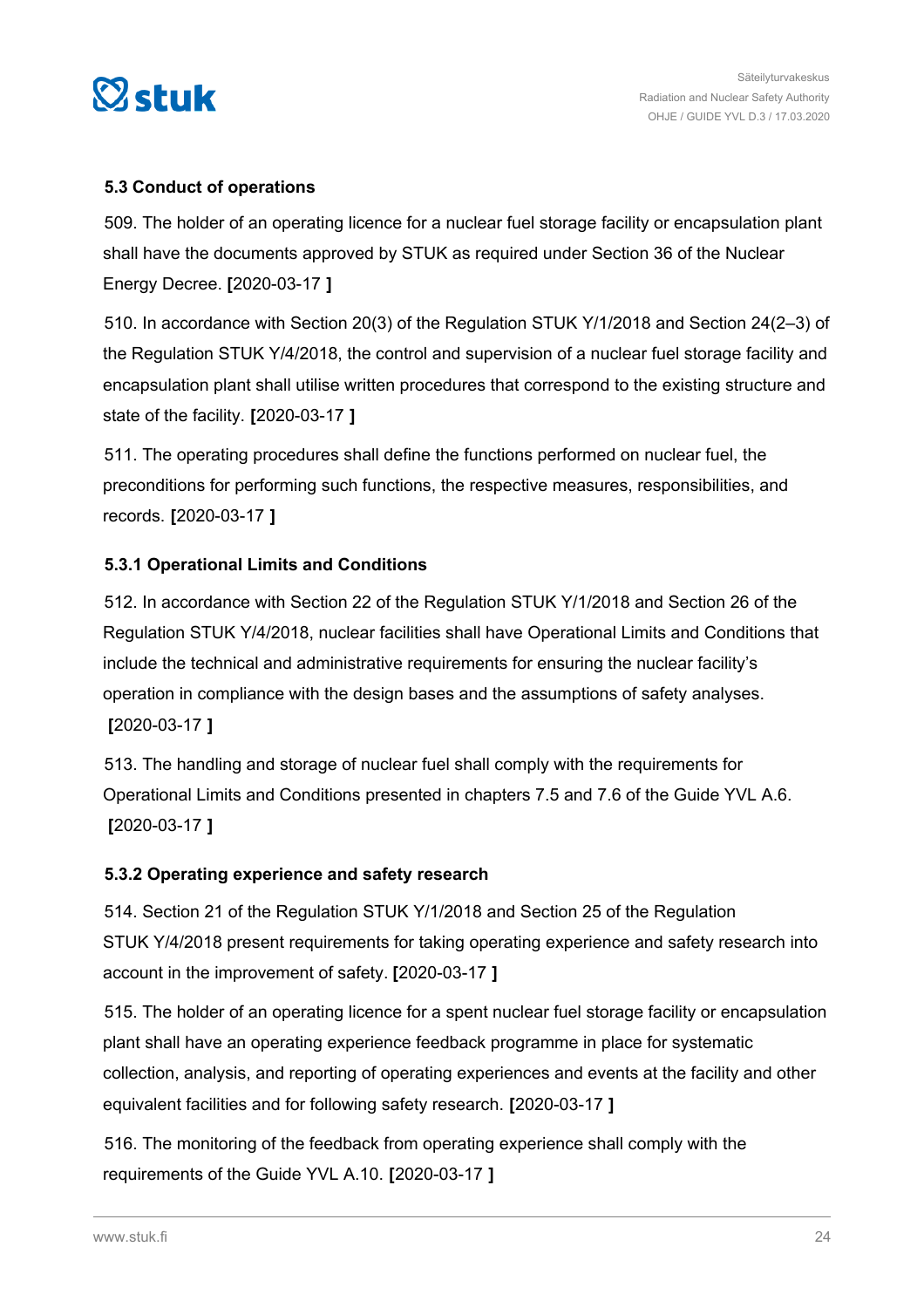<span id="page-24-0"></span>

## **5.3.3 Condition monitoring and maintenance**

517. The spent nuclear fuel storage facility shall have the rooms and equipment necessary for the condition monitoring of nuclear fuel assemblies. **[**2020-03-17 **]**

518. The storage conditions of spent nuclear fuel shall be designed so that the condition of nuclear fuel assemblies, nuclear fuel racks or nuclear fuel storage pools will not significantly deteriorate during the storage period. By choosing suitable materials and controlling the chemical properties of the cooling water, corrosion of nuclear fuel assemblies, storage racks, and storage pool liners shall be kept as low as reasonably achievable. **[**2020-03-17 **]**

519. A nuclear fuel storage facility and encapsulation plant shall have appropriate rooms and equipment for conducting inspections of nuclear fuel. The control pursuant to the Guide YVL D.1 shall be provided for in the design of the encapsulation plant. **[**2020-03-17 **]**

520. The spent nuclear fuel storage and handling systems and the related equipment shall have a periodic testing programme in place for ensuring the reliable operation and condition of structures, systems, and components related to safety. **[**2020-03-17 **]**

521. In periodic tests of the spent nuclear fuel storage facility and encapsulation plant, the requirements of chapter 5.3. of the Guide YVL A.6 shall be complied with. **[**2020-03-17 **]**

# **5.4 Decommissioning of a nuclear facility**

522. In accordance with Section 17 of the Regulation STUK Y/1/2018 and Section 20 of the Regulation STUK Y/4/2018, the design of a nuclear facility and its operation shall take account of the safety of the decommissioning of the facility. **[**2020-03-17 **]**

523. The holder of a decommissioning licence for a nuclear fuel storage facility or encapsulation plant shall have the documents approved by STUK as required under Section 36 a of the Nuclear Energy Decree. **[**2020-03-17 **]**

523a. In accordance with Section 20 a of the Regulation STUK Y/1/2018 and Section 24 a of the Regulation STUK Y/4/2018, the holder of the nuclear facility's decommissioning license shall ensure during decommissioning that the dismantling of the nuclear facility is implemented in conformity with the safety requirements and using approved plans and procedures.

**[**2020-03-17 **]**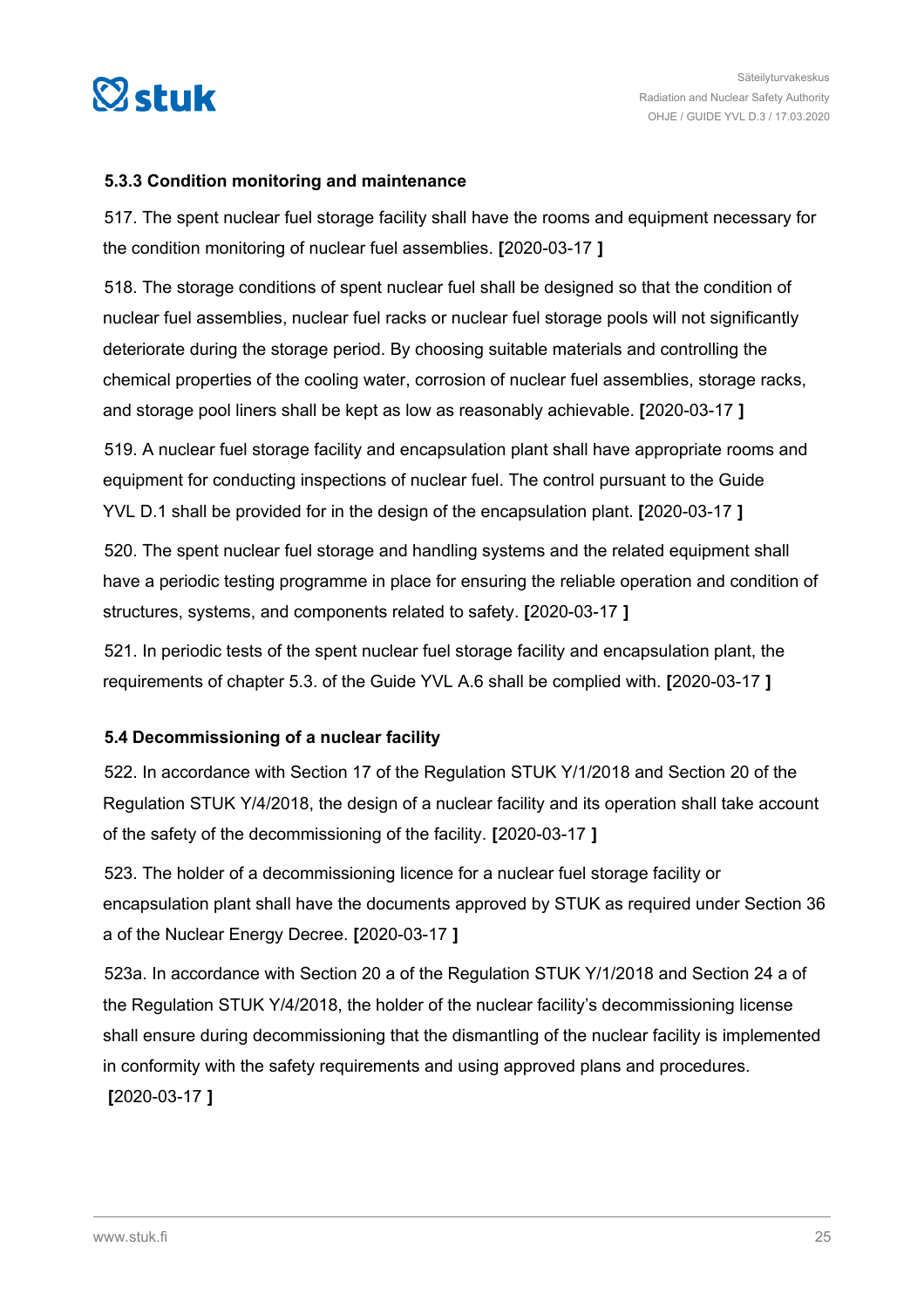<span id="page-25-0"></span>

### **5.5 Emergency preparedness**

524. A spent nuclear fuel storage facility and encapsulation plant shall have emergency preparedness arrangements in place the extent of which shall be commensurate with accidents considered possible and the planning of which shall be based on the Regulation STUK Y/2/2018 and the Guide YVL C.5. **[**2020-03-17 **]**

## **5.6 Ensuring safety by management, organisation and personnel of a nuclear facility**

525. Section 25 of the Regulation STUK Y/1/2018 and Section 38 of the Regulation STUK Y/4/2018 present requirements for management, organisation and personnel in order to ensure safety. Requirements are set for the safety culture, the management system, the identification and correction of deviations, changes of plan, the management of safety and quality and ensuring competence. These requirements are further specified in the A series of the YVL Guides. **[**2020-03-17 **]**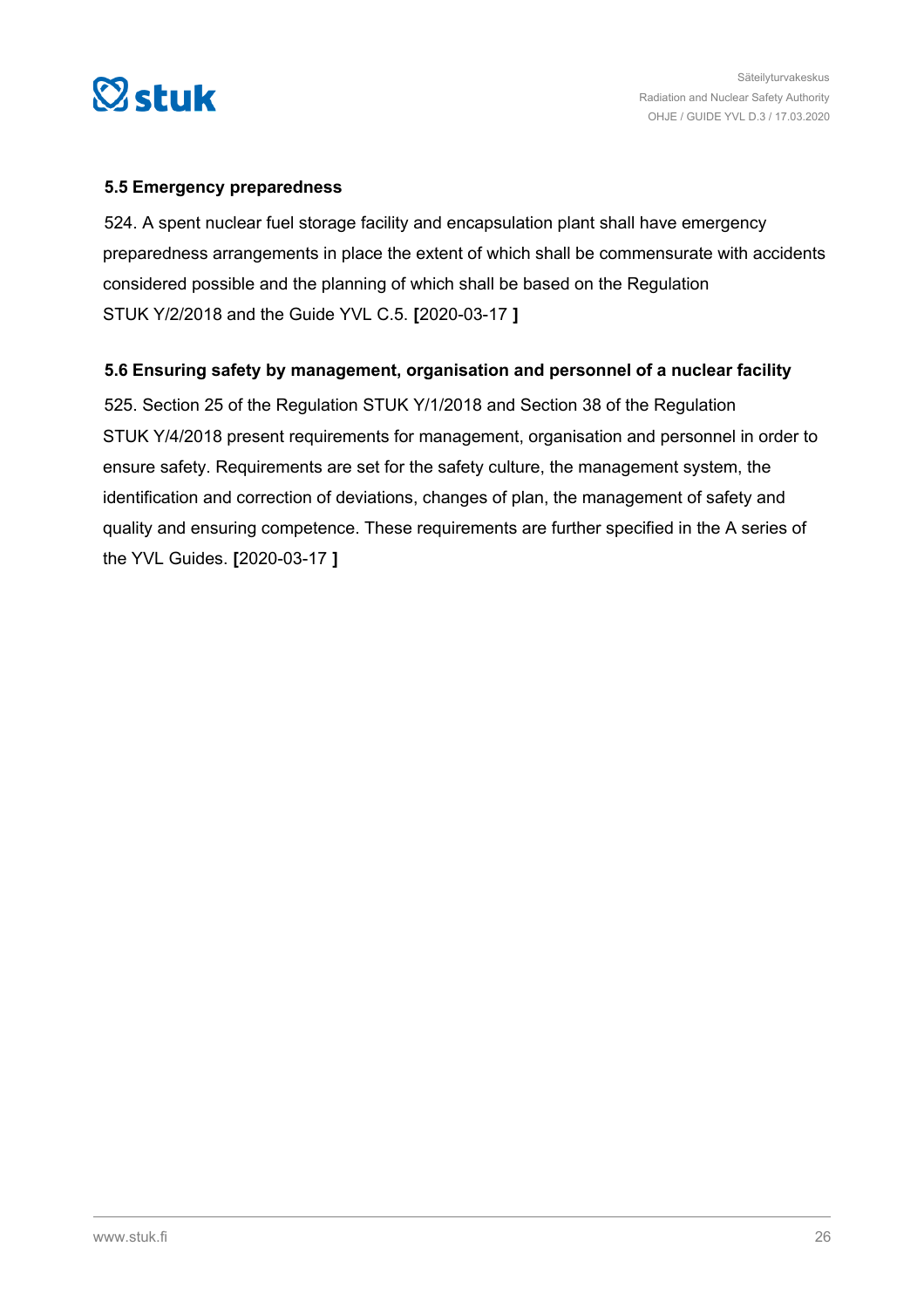<span id="page-26-0"></span>

# **6 Removed. (Operation of the facility)**

- 601. Moved to para. 509. **[**2020-03-17 **]**
- 602. Moved to para. 510. **[**2020-03-17 **]**
- 603. Moved to para. 511. **[**2020-03-17 **]**
- 604. Removed. **[**2020-03-17 **]**
- 605. Removed. **[**2020-03-17 **]**
- 606. Moved to para. 520. **[**2020-03-17 **]**
- 607. Moved to para. 514. **[**2020-03-17 **]**
- 608. Moved to para. 4107. **[**2020-03-17 **]**
- 609. Removed. **[**2020-03-17 **]**
- 610. Moved to para. 524. **[**2020-03-17 **]**
- 611. Removed. **[**2020-03-17 **]**
- 612. Removed. **[**2020-03-17 **]**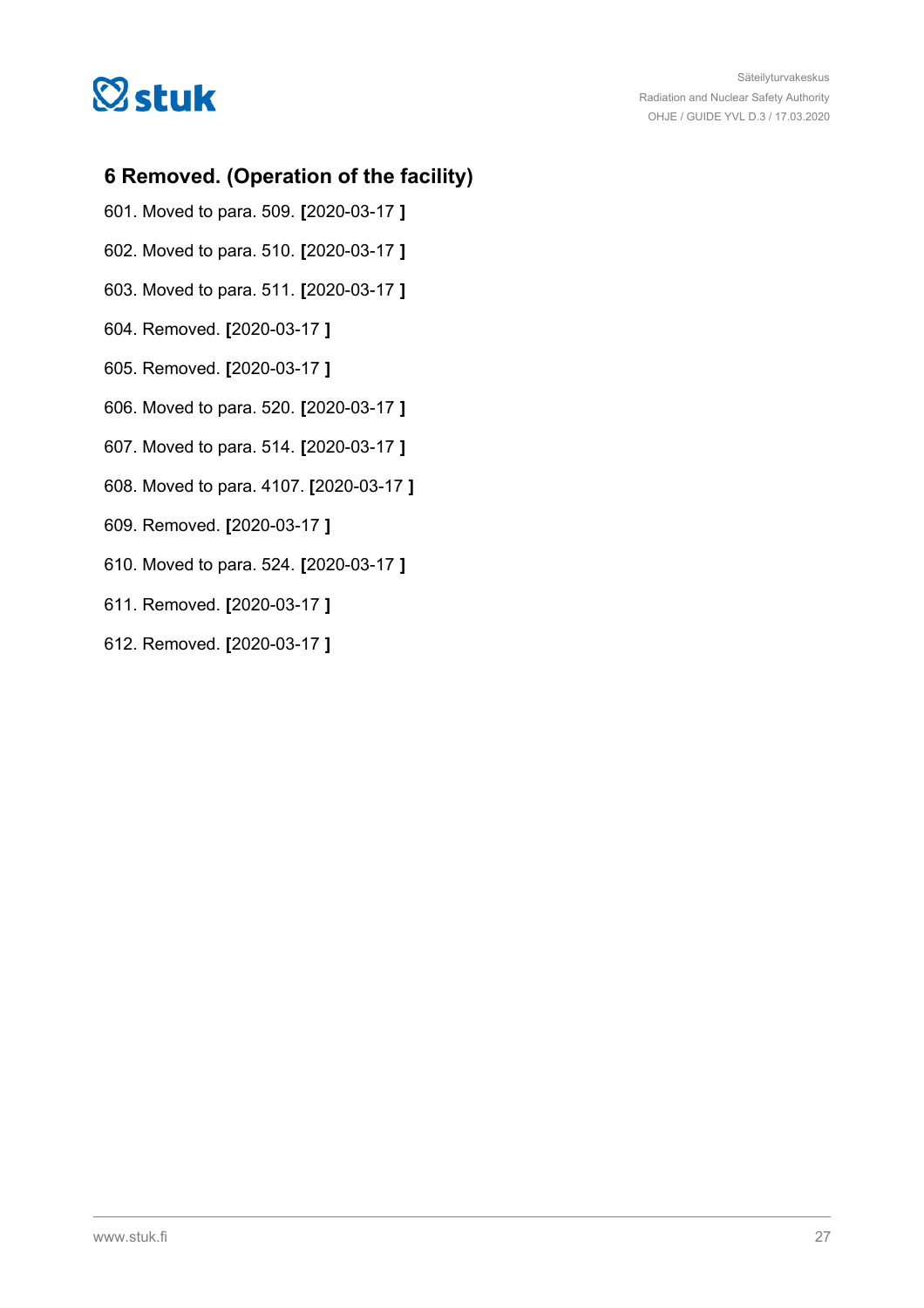<span id="page-27-0"></span>

# **7 Documentation to be submitted to STUK**

701. The due fulfilment of the safety requirements pertaining to the nuclear facility concerned shall be demonstrated by means of documents submitted to STUK at different stages of the nuclear facility licensing process pursuant to the Nuclear Energy Decree. Requirements of the Guide YVL A.1 shall be complied with in the licensing procedures of the spent nuclear fuel storage facility and encapsulation plant. At different stages of licensing, documents shall be submitted in accordance with the requirements of chapter 6 of the Guide YVL B.1. Reporting related to spent nuclear fuel shall be performed in accordance with the requirements of the Guide YVL A.9 "Regular reporting on the operation of a nuclear facility". **[**2020-03-17 **]**

702. The licensee shall submit to STUK a preliminary safety analysis report in connection with the construction licence application for a nuclear facility. In accordance with requirement 612 of the Guide YVL B.1, the preliminary safety analysis report shall present analyses drawn up to justify design solutions, such as deterministic analyses of postulated operational occurrences and accidents, failure tolerance and common cause failure analyses and analyses of internal and external threats. The Guide YVL B.3 presents the requirements for safety analyses in greater detail. **[**2020-03-17 **]**

703. The content of the preliminary and final safety analysis report of the spent nuclear fuel storage facility and encapsulation plant shall comply with requirements 606–612b and 617–623 of the Guide YVL B.1. In addition to said requirements, the safety analysis reports concerning the encapsulation plant shall describe the fabrication method, properties and acceptance criteria for the disposal canister. **[**2020-03-17 **]**

704. The safety analysis reports concerning the nuclear fuel storage facility and encapsulation plant shall describe the properties of the types of nuclear fuel assemblies being handled. Acceptance criteria shall be prepared for the types of nuclear fuel being handled, and plans shall be drawn up for the handling, storage and disposal of nuclear fuel assemblies that deviate from the acceptance criteria. **[**2020-03-17 **]**

705. Records shall be prepared of the spent nuclear fuel transferred to the encapsulation plant and of each disposal canister, based on which the following data can be determined to an accuracy of an individual assembly and canister:

a. the initial enrichment level, burnup, and heat generation of the nuclear fuel;

b. the activities of dominant radionuclides, including the activation products of structural parts;

c. the structural and material properties that have a bearing on the long-term safety of encapsulation or disposal; and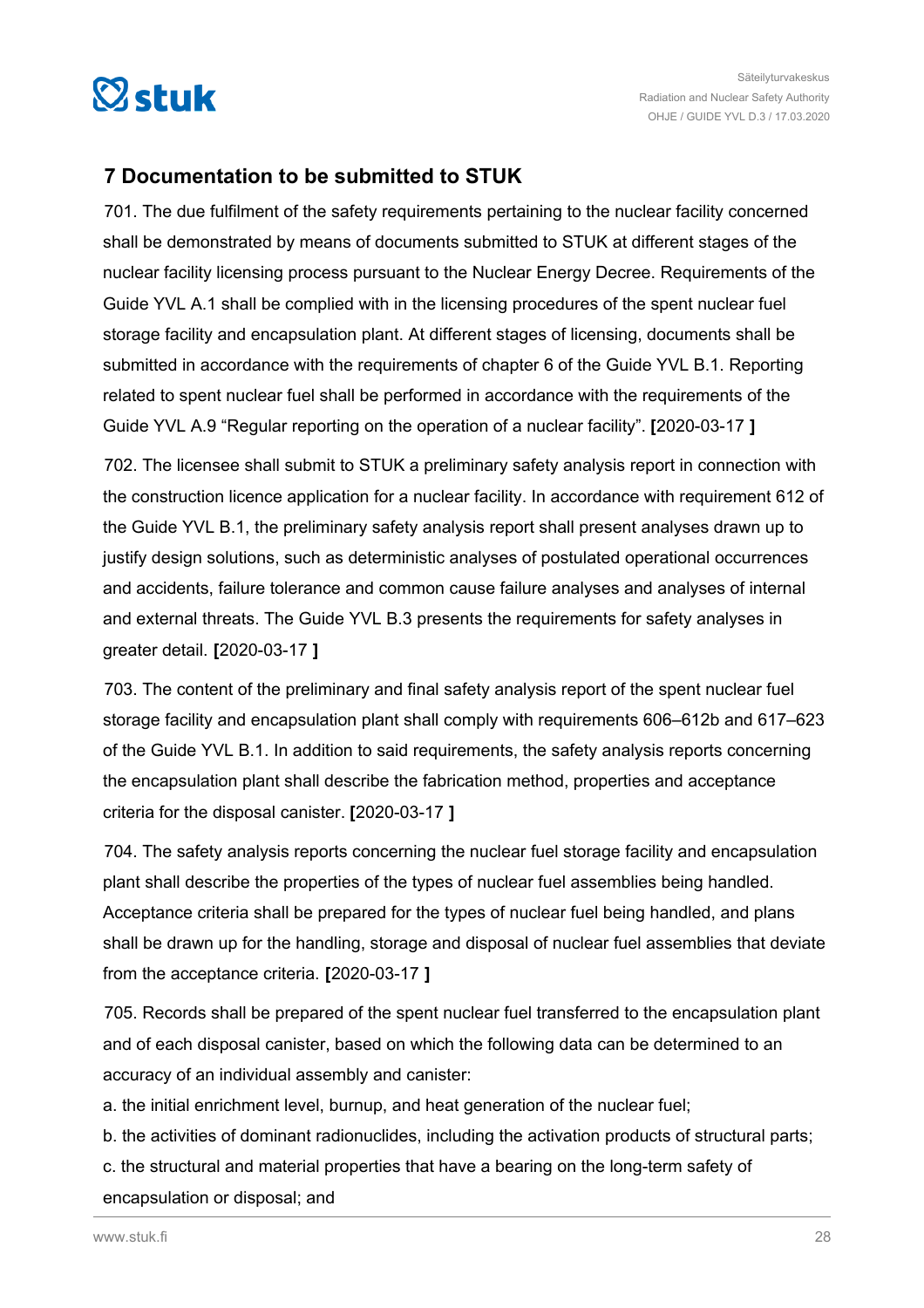

d. the potential leak of nuclear fuel or damage to a nuclear fuel assembly. **[**2020-03-17 **]**

706. The safety assessment reports shall be kept up-to-date as specified in the Guide YVL A.1. In addition to any plant modifications, the updates to the safety assessment reports shall address any changes in the properties or handling and storage conditions of nuclear fuel assemblies that may have a bearing on safety. **[**2013-11-15 **]**

707. In accordance with requirement A02 of Annex A to the Guide YVL A.1, the safety analysis reports shall be supplemented with topical reports the purpose of which is to clarify on what kind of experimental studies and theoretical analyses the design and planning of the facility are based. The topical reports shall, in particular, address any events and functions important to safety. **[**2020-03-17 **]**

708. The licensee shall submit to STUK the probabilistic risk assessment of the design stage in connection with the construction licence application for a nuclear facility and the probabilistic risk assessment in connection with the application for an operating licence. The requirements concerning the probabilistic risk assessment of a nuclear fuel storage facility are specified in the Guide YVL A.7 "Probabilistic risk assessment and risk management of a nuclear power plant". **[**2020-03-17 **]**

708a. The methods used in the risk analysis of a spent nuclear fuel encapsulation plant shall be selected and applied commensurate with the risks associated with the different stages of the encapsulation process. Qualitative methods can be applied in the probabilistic risk assessment of the encapsulation plant, supplemented by quantitative analyses where necessary. **[**2020-03-17 **]**

709. Removed. **[**2020-03-17 **]**

710. The procedures closely relevant to operations specified in requirement 510 shall be submitted to STUK for information prior to the commissioning inspection as stipulated in chapter 4.6 of the Guide YVL A.1. **[**2020-03-17 **]**

710a. The updated operating procedures shall be submitted to STUK for information in accordance with requirement 703 of the Guide YVL A.6. **[**2020-03-17 **]**

711. Removed. **[**2020-03-17 **]**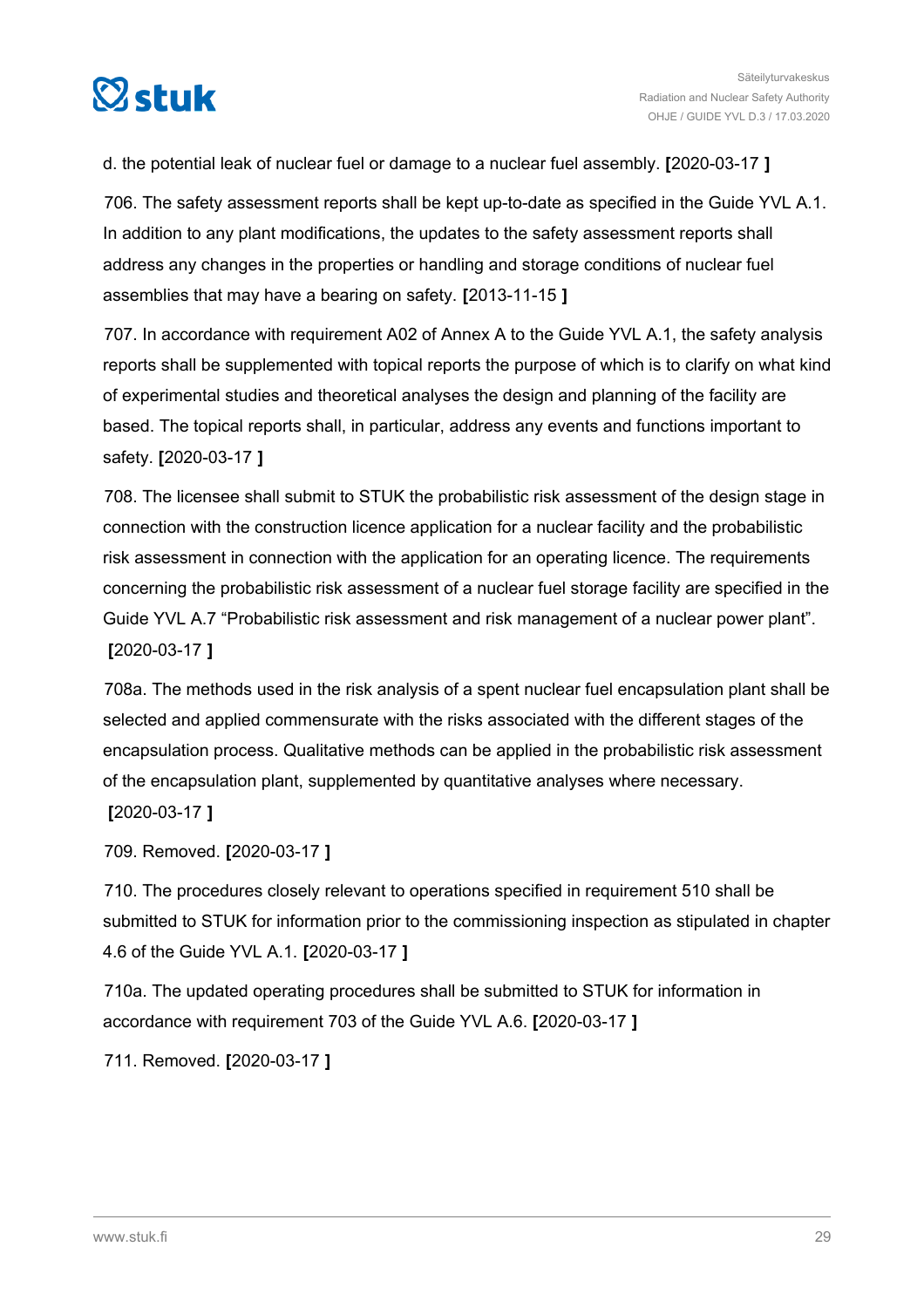<span id="page-29-0"></span>

# **8 Regulatory oversight by the Radiation and Nuclear Safety Authority**

801. According to Section 11 of the Nuclear Energy Act and Section 7 of the Nuclear Energy Decree, a separate storage facility for spent nuclear fuel or encapsulation plant is a nuclear facility of considerable general significance, the construction of which is subject to a Government decision-in-principle. Section 24 of the Nuclear Energy Decree specifies the documents concerning a planned nuclear facility that shall be submitted as enclosures to the application for a decision-in-principle. **[**2020-03-17 **]**

802. STUK will process the applications related to the licensing of a spent nuclear fuel storage facility or encapsulation plant as provided for in chapter 7 of the Guide YVL B.1. **[**2013-11-15 **]**

803. STUK oversees the construction, commissioning, operation and decommissioning of the nuclear fuel storage facility and encapsulation plant in accordance with the Guides YVL A.1, YVL A.5, YVL A.6, YVL D.3, YVL D.4 and YVL E.6. **[**2020-03-17 **]**

804. STUK oversees the implementation of encapsulation to the extent it considers necessary in accordance with the Guides YVL D.3 and YVL D.7. The implementation of encapsulation comprises the verification of the fulfilment of the acceptance criteria set for the canister and nuclear fuel and the follow-up of the records kept of the canisters and nuclear fuel. **[**2020-03-17 **]**

805. As part of their international nuclear safeguards activities, the IAEA and the European Commission conduct on-site inspections in order to verify the accuracy of the information provided by the operators as provided in the Guide YVL D.1. **[**2013-11-15 **]**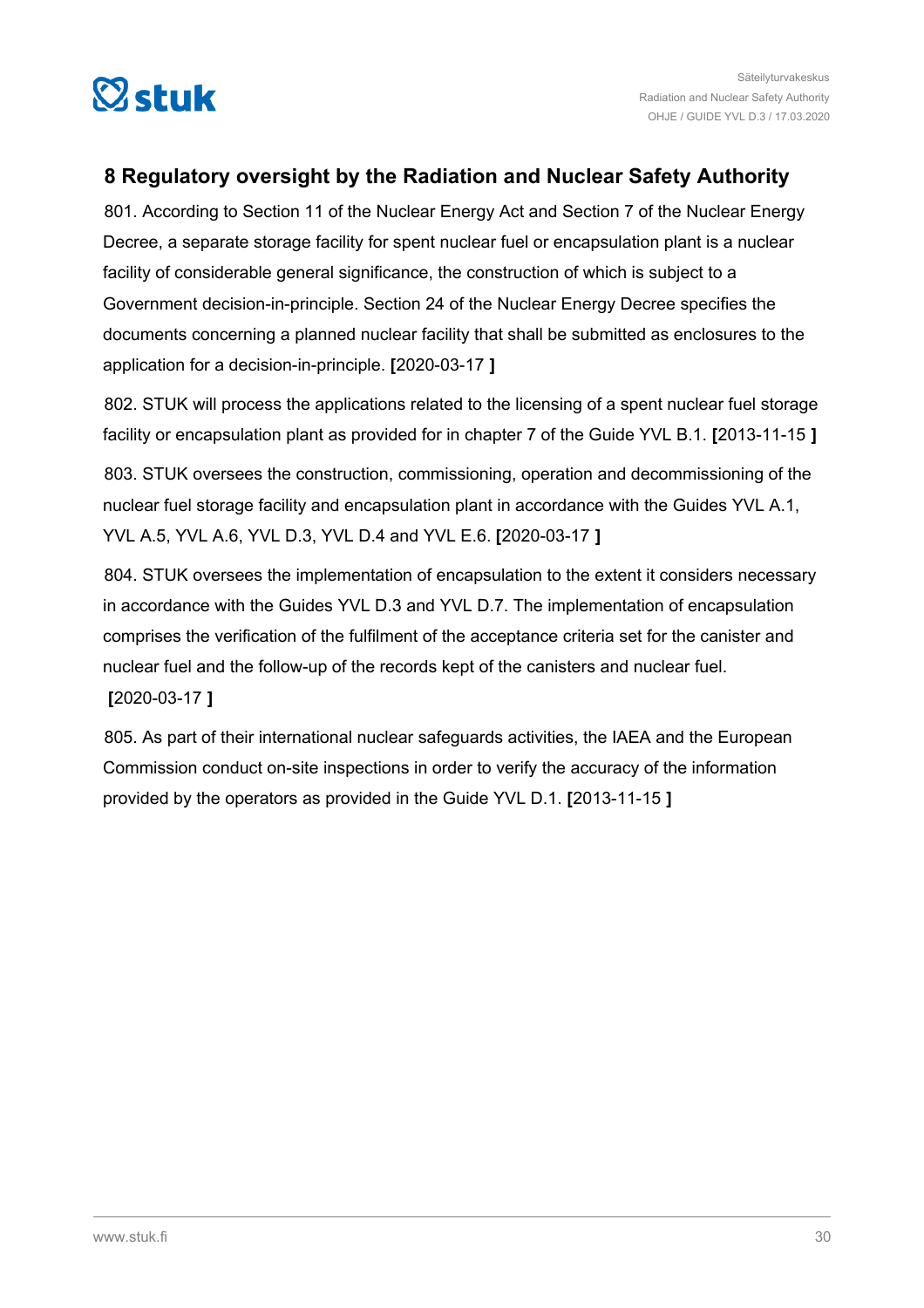<span id="page-30-0"></span>

# **9 References**

1. Nuclear Energy Act (990/1987). **[**2013-11-15 **]**

2. Radiation Act (859/2018) **[**2020-03-17 **]**

3. Nuclear Energy Decree (161/1988). **[**2013-11-15 **]**

4. Radiation and Nuclear Safety Authority Regulation on the Safety of a Nuclear Power Plant (STUK Y/1/2018). **[**2020-03-17 **]**

5. Radiation and Nuclear Safety Authority Regulation on the Security in the Use of Nuclear Energy (STUK Y/3/2016). **[**2020-03-17 **]**

6. Radiation and Nuclear Safety Authority Regulation on the Emergency Arrangements of a Nuclear Power Plant (STUK Y/2/2018). **[**2020-03-17 **]**

7. Radiation and Nuclear Safety Authority Regulation on the Safety of Disposal of Nuclear Waste (STUK Y/4/2018). **[**2020-03-17 **]**

8. WENRA Working Group on Waste And Decommissioning (WGWD), Waste and Spent Fuel Storage Safety Reference Levels Report, version 2.2. **[**2020-03-17 **]**

9. IAEA SSR-2/1, Safety of Nuclear Power Plants: Design, 2012. **[**2013-11-15 **]**

10. IAEA SSR-2/2, Safety of Nuclear Power Plants: Commissioning and Operation, 2011. **[**2013-11-15 **]**

11. IAEA NS-R-5, Safety of Nuclear Fuel Cycle Facilities, 2014. **[**2020-03-17 **]**

12. IAEA SSG-15 Storage of Spent Nuclear Fuel, 2012. **[**2020-03-17 **]**

13. Government Decree on Ionising Radiation (1034/2018). **[**2020-03-17 **]**

14. Road Traffic Act (267/1981). **[**2020-03-17 **]**

15. Decree of the Ministry of Transport and Communications on the Transport of Dangerous Goods by Road (TRAFICOM/82133/03.04.03.00/2019). **[**2020-03-17 **]**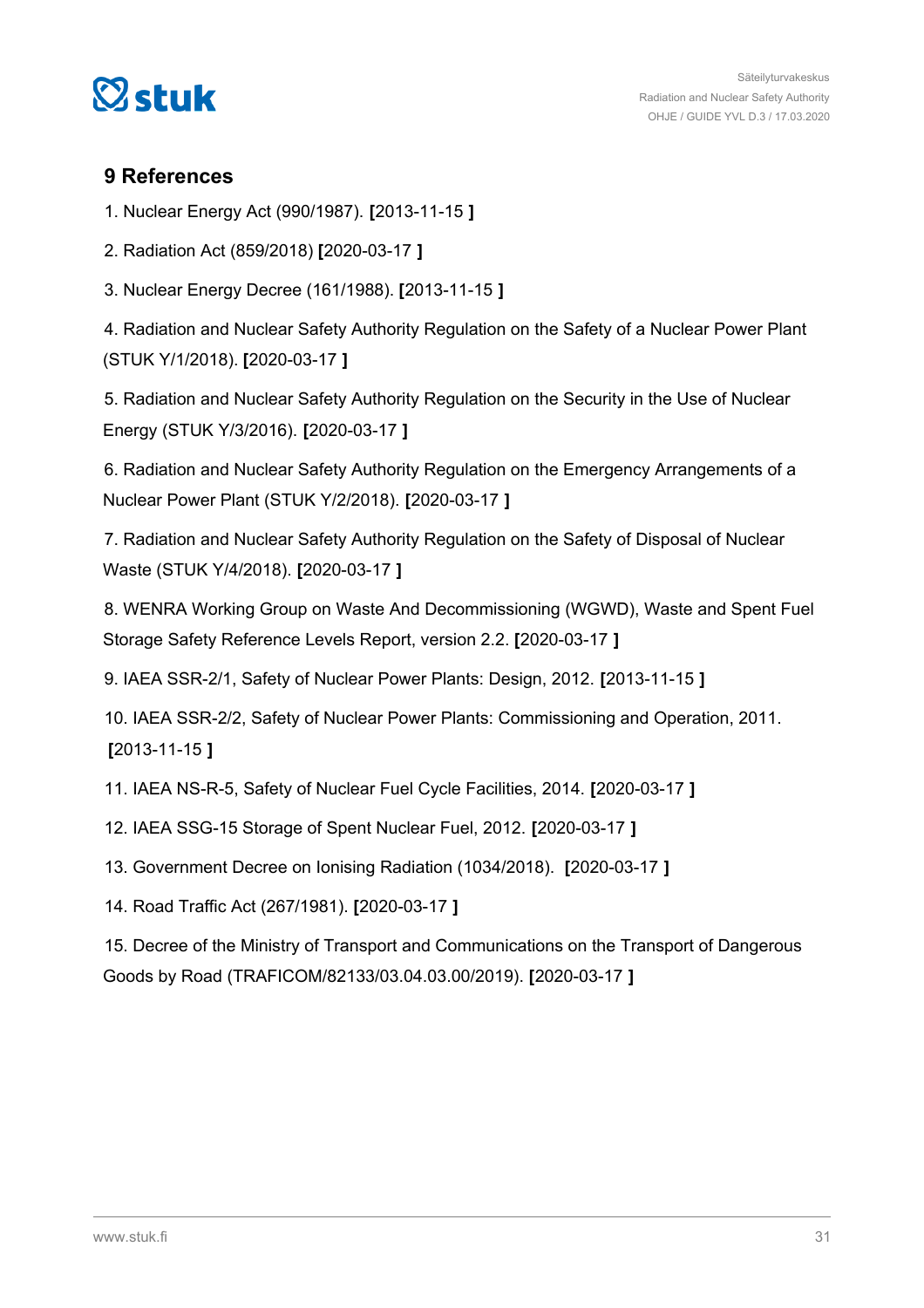

# **Definitions**

## **System**

System shall refer to a combination of components and structures that performs a specific function.

## **Encapsulation**

Encapsulation shall refer to the operations related to spent nuclear fuel to be enclosed in a final disposal canister at an encapsulation plant.

## **Encapsulation plant**

Encapsulation plant shall refer to a nuclear facility that is used to encapsulate spent nuclear fuel for final disposal.

## **Qualification**

Qualification is normally used as a synonym for "validation" in YVL-guides. Qualification shall refer to confirmation, through the provision of objective evidence, that the requirements for a specific intended use or application have been fulfilled.

# **Validation**

Validation shall refer to confirmation, through the provision of objective evidence, that the requirements for a specific intended use or application have been fulfilled.

### **Corrosion**

Corrosion shall refer to a physical and chemical reaction between metal and its environment that introduces changes to the metal's properties and may lead to a significant reduction in the functionality of the metal, its environment, or the technical system of which they are part.

### **Criticality**

Criticality shall refer to a state where the output and loss of neutrons, created in nuclear fission and maintaining a chain reaction, are in equilibrium so that a steady chain reaction continues. (STUK Y/1/2018)

### **Spent nuclear fuel**

Spent nuclear fuel shall refer to nuclear material that has been used as nuclear fuel for the production of nuclear energy and that contains significant amounts of nuclear waste. (Nuclear Energy Decree 161/1988)

### **Operational event**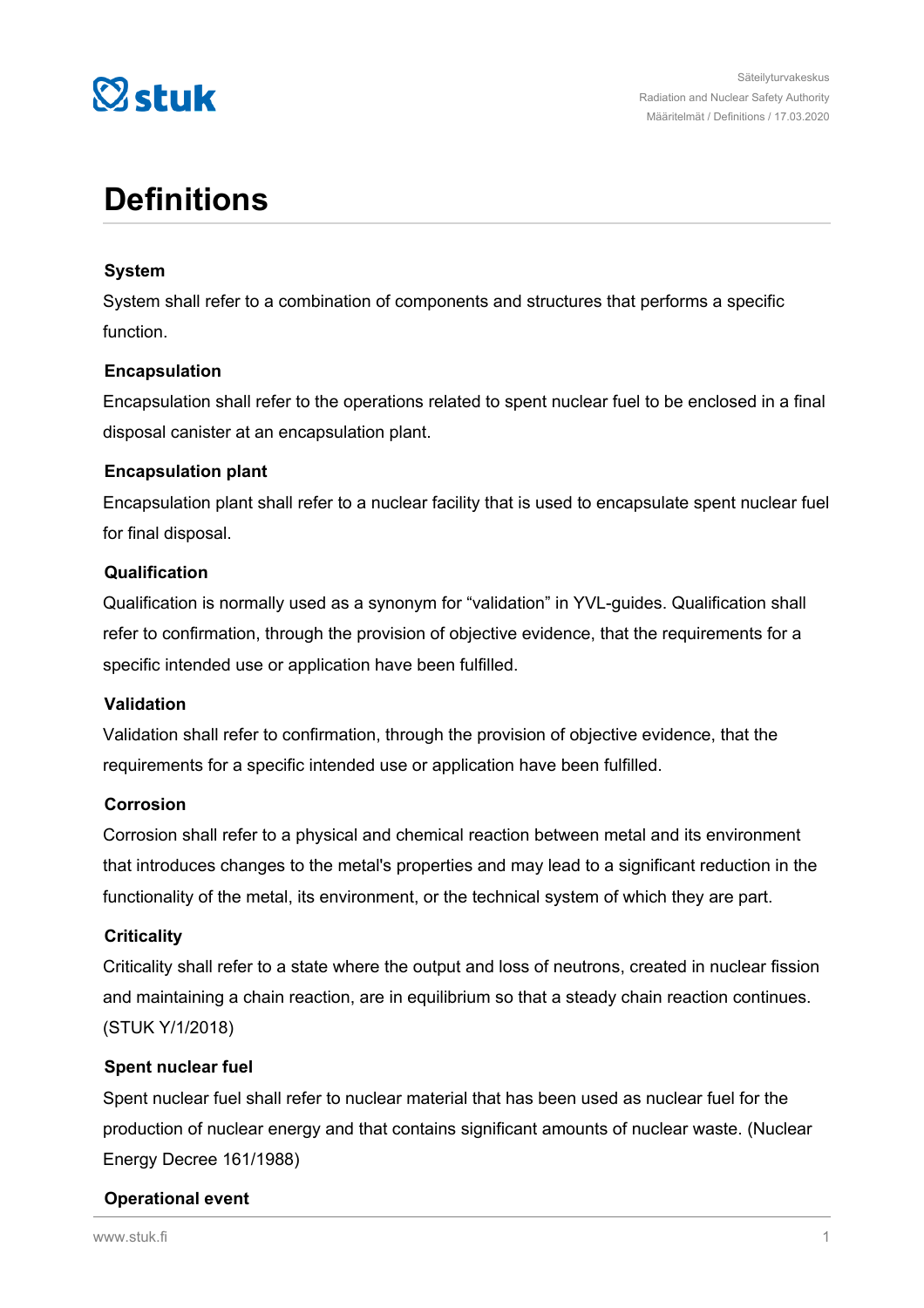

Operational event shall refer to a failure, flaw or non-conformity in safety functions, systems, components, structures or an organisation's activities that has a bearing on radiation safety or nuclear safety. Operational events also include emergencies and disturbances as well as events compromising radiation safety. Operational events also include events taking place during the construction phase. Note: Operational event is a wider concept, but in YVL Guides, it shall refer to events in STUK's controlled area (radiation and nuclear safety).

## **Final disposal canister**

Final disposal canister shall refer to a hermetic, corrosion resistant and mechanically strong container where spent nuclear fuel is enclosed.

## **Licensee**

Licensee shall refer to the holder of a licence entitling to the use of nuclear energy. (Nuclear Energy Act 990/1987)

## **Redundancy**

Redundancy shall refer to the use of alternative (identical or diverse) structures, systems or system components, so that any one of them can perform the required function regardless of the state of operation or failure of any other.

# **Normal operating conditions**

Normal operating conditions shall refer to the planned operation of a nuclear facility according to the operating procedures. Normal operating conditions also include testing, plant start-up and shutdown, maintenance and the replacement of nuclear fuel. (STUK Y/1/2018) YVL Guides also use the term normal operation, which means the same as normal operating conditions.

# **Anticipated operational occurrence**

Anticipated operational occurrence shall refer to such a deviation from normal operation that can be expected to occur once or several times during any period of a hundred operating years. (Nuclear Energy Decree 161/1988)

## **Postulated accident**

Postulated accident shall refer to a deviation from normal operation which is assumed to occur less frequently than once over a span of one hundred operating years, excluding design extension conditions; and which the nuclear facility is required to withstand without sustaining severe fuel failure, even if individual components of systems important to safety are rendered out of operation due to servicing or faults. Postulated accidents are grouped into two classes on the basis of the frequency of their initiating events: a) Class 1 postulated accidents, which can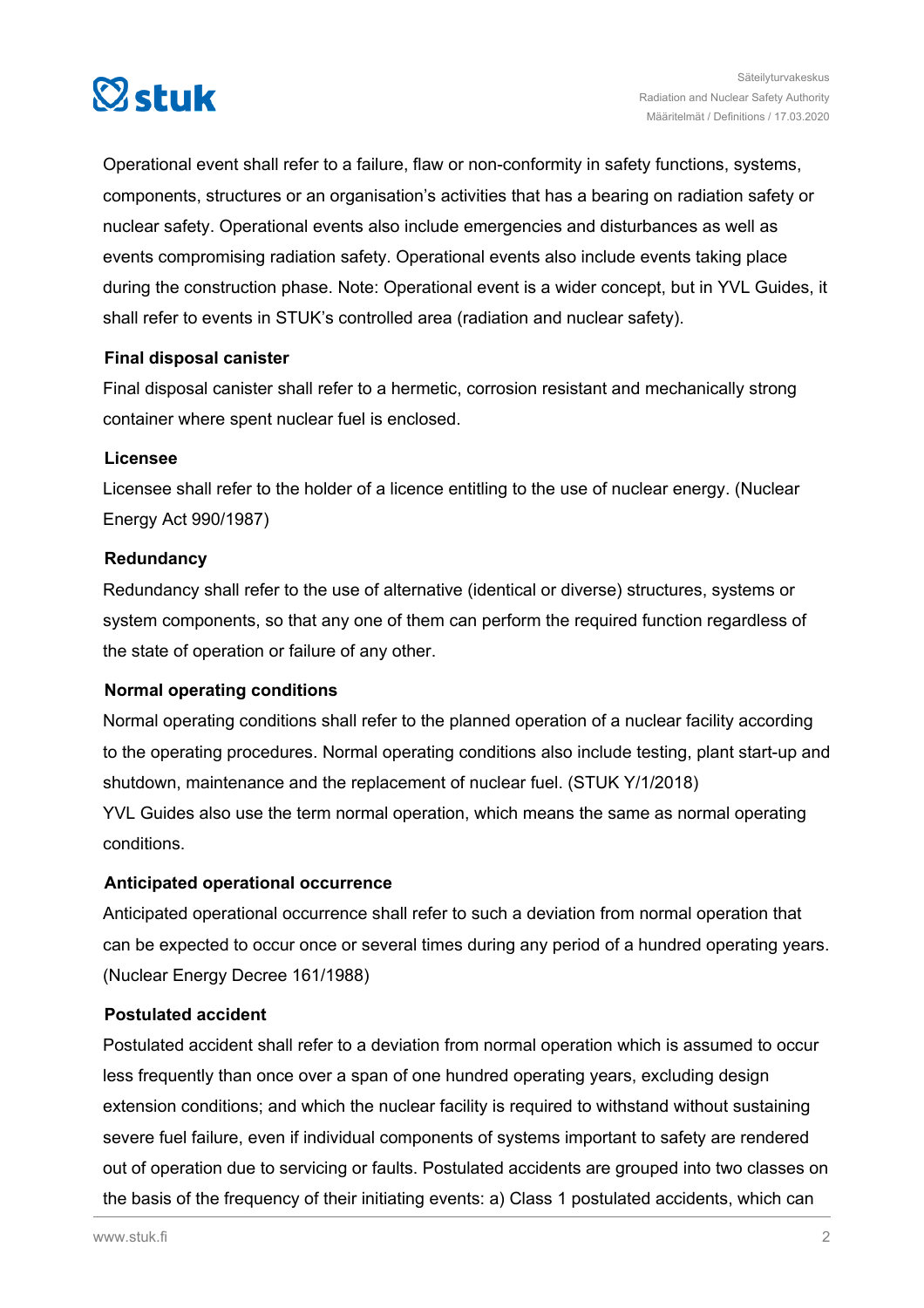

be assumed to occur less frequently than once over a span of one hundred operating years, but at least once over a span of one thousand operating years; b) Class 2 postulated accidents, which can be assumed to occur less frequently than once during any one thousand operating years. (Nuclear Energy Decree 161/1988)

# **Design extension condition**

Design extension condition shall refer to:

a. an accident where an anticipated operational occurrence or class 1 postulated accident involves a common cause failure in a system required to execute a safety function;

b. an accident caused by a combination of failures identified as significant on the basis of a probabilistic risk assessment; or

c. an accident caused by a rare external event and which the facility is required to withstand without severe fuel failure.

(Nuclear Energy Decree 161/1988)

## **Accident**

Accident shall refer to postulated accidents, design extension conditions and severe accidents. (Nuclear Energy Decree 161/1988)

### **Long-term safety**

Long-term safety shall refer to the safety of disposal after the closure of the disposal facility, taking account of radiation exposure on humans and the environment.

### **Construction plan**

Construction plan shall refer to the design documentation compiled for the purpose of preinspection conducted by STUK or an authorised inspection body.

### **Transfer cask**

Transfer cask shall refer to a container in which spent nuclear fuel is transported within the plant site.

### **Design basis**

Design bases shall refer to all requirements, definitions and bases for normal operational conditions and accidents that pertain to the design and operation of a plant, system and component. (Nuclear Energy Decree, 161/1988)

# **Probabilistic Risk Assessment, PRA**

Probabilistic risk assessment (PRA) shall refer to quantitative assessments of hazards, probabilities of event sequences and adverse effects influencing the safety of a nuclear power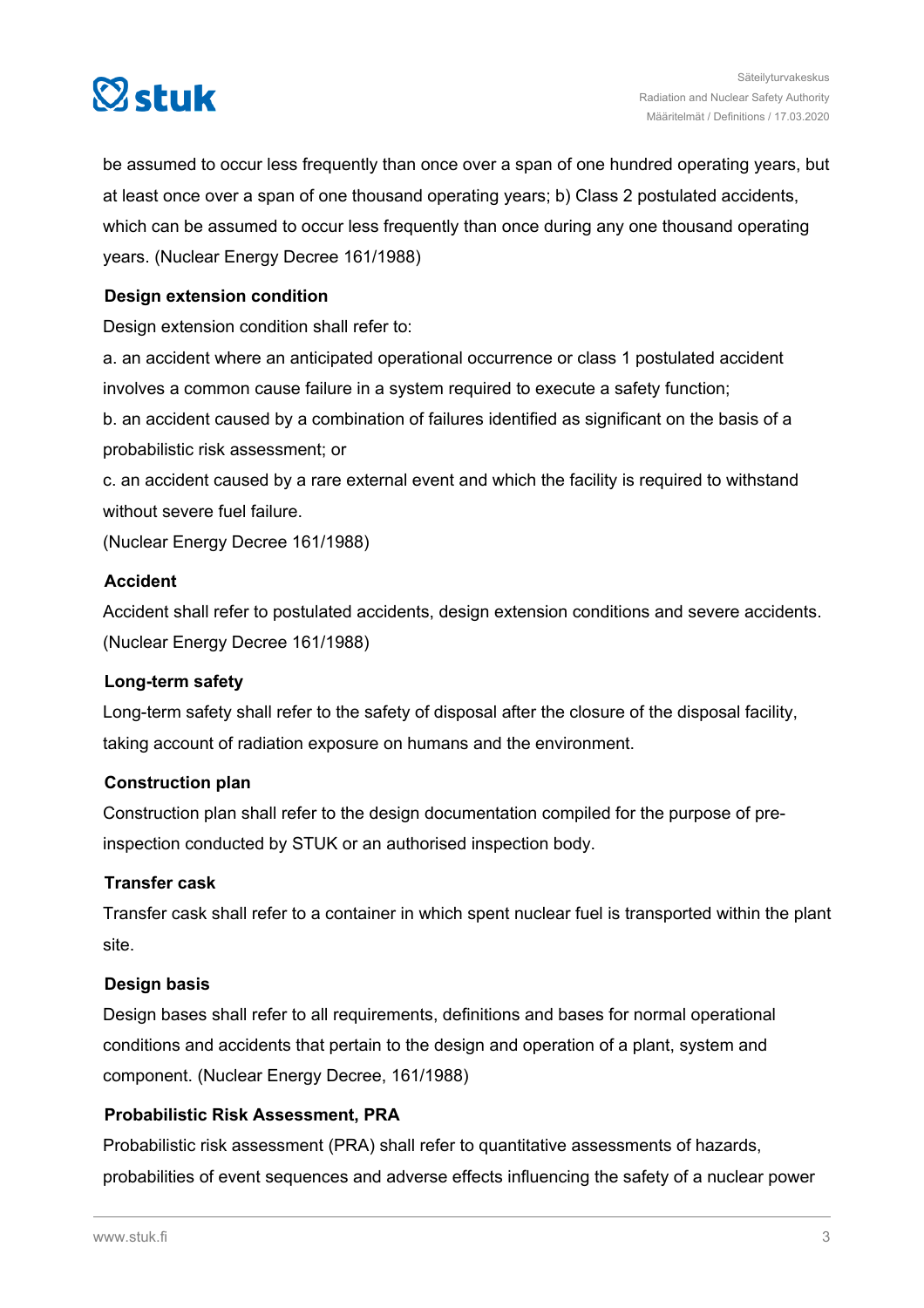

plant. (Nuclear Energy Decree 161/1988)

## **Verification**

Verification shall refer to confirmation, through the provision of objective evidence, that set requirements have been fulfilled.

### **Auxiliary system**

Auxiliary system shall refer to a system required to actuate, control, cool or operate a system executing a safety function, or otherwise maintain the conditions required by the operational prerequisites of the safety function.

## **System/structure/component important to safety**

System/structure/component important to safety shall refer to systems, structures or components in safety classes 1, 2 and 3 and systems in class EYT/STUK.

## **Safety system**

Safety system shall refer to a system that has been designed to execute safety functions.

## **Operational Limits and Conditions, OLC**

The Operational Limits and Conditions (OLC) set out the technical and administrative requirements for ensuring the plant's operation in compliance with the design bases and safety analyses; the requirements for ensuring the operability of systems, structures and components important to safety; and the limitations that must be observed in the event of component failure.

### **External events**

External events shall refer to exceptional situations or incidents occurring in the vicinity of a nuclear facility that could have a detrimental effect on the safety or operation of the plant.

### **Emergency arrangements**

Emergency arrangements shall refer to advance preparation for accidents or events impairing safety at the nuclear facility or in its site area or other places or vehicles where nuclear energy is used. (Nuclear Energy Act 990/1987)

### **Failure criterion (N+1)**

(N+1) failure criterion shall mean the same as the single failure criterion. Single failure criterion (N+1) shall mean that it must be possible to perform a safety function even if any single component designed for the function fails.

### **Annual dose**

Annual dose shall refer to the sum of the effective dose arising from external radiation within the period of one year, and of the committed effective dose from the intake of radioactive